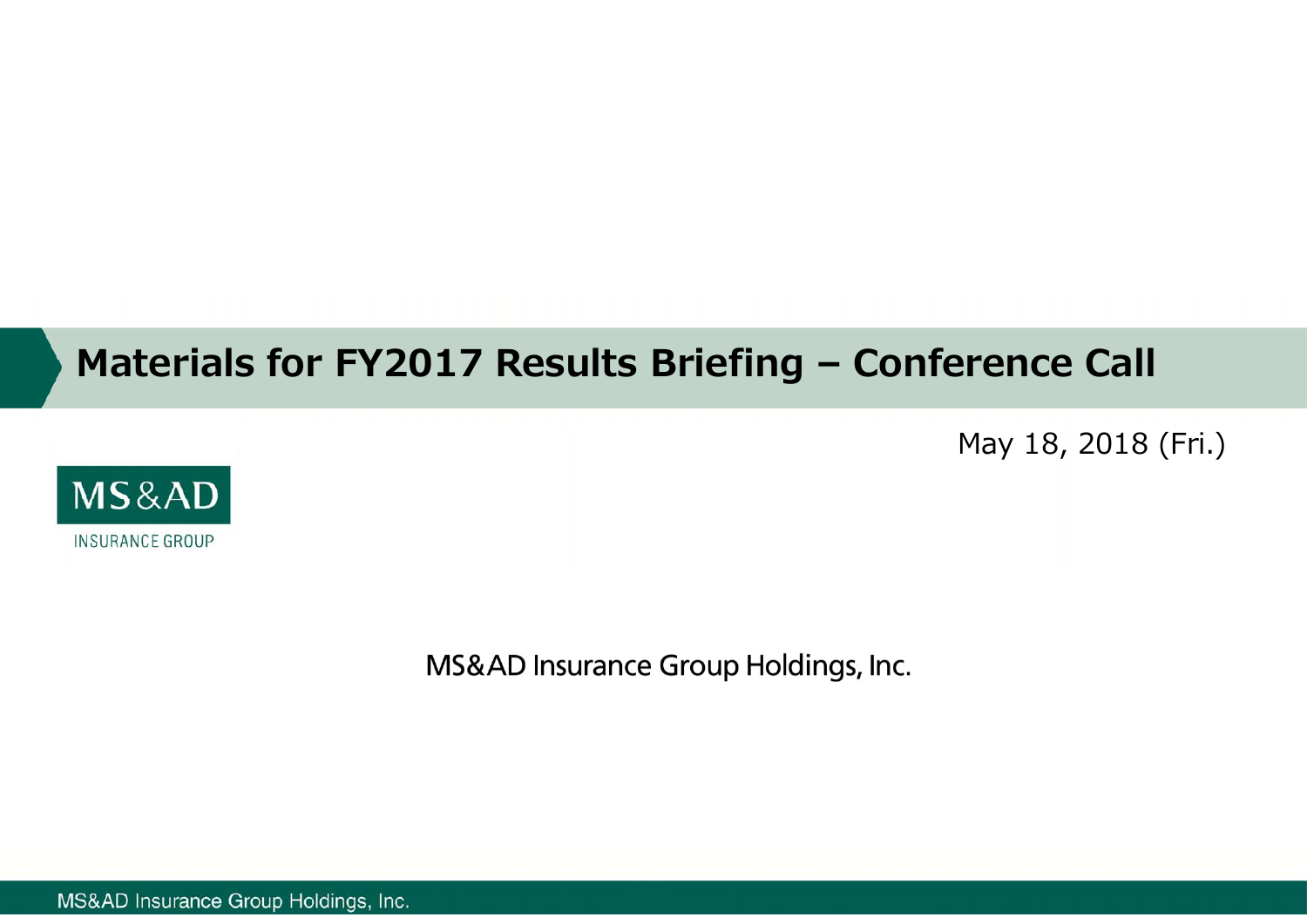### **Summary of FY2017 Results**

| <b>Consolidated Earnings</b>                                 | Page 5-9   |
|--------------------------------------------------------------|------------|
| <b>Impact of Natural Catastrophes</b>                        | Page 10-11 |
| Domestic Non-Life Insurance Companies                        | Page 12-14 |
| Domestic Life Insurance Companies                            | Page 15-16 |
| <b>Overseas Subsidiaries</b>                                 | Page 17    |
| (Reference) Domestic Non-Life Insurance Companies, MSI & ADI | Page 18-20 |
| (Reference) MS Amlin's Results for FY2017(Jan.-Dec. 2017)    | Page 21    |
| <b>Projected Results for FY2018</b>                          |            |
| <b>Consolidated Earnings Forecasts</b>                       | Page 23-26 |
| Major Assumptions for Earnings Forecasts                     | Page 27    |
| Domestic Non-Life Insurance Companies                        | Page 28-31 |

Domestic Life Insurance Companies **Page 32-33** Page 32-33 Overseas Subsidiaries **Page 34-35** 

(Reference) Replacement of Group Adjusted Profit & Group Adjusted ROE Page 36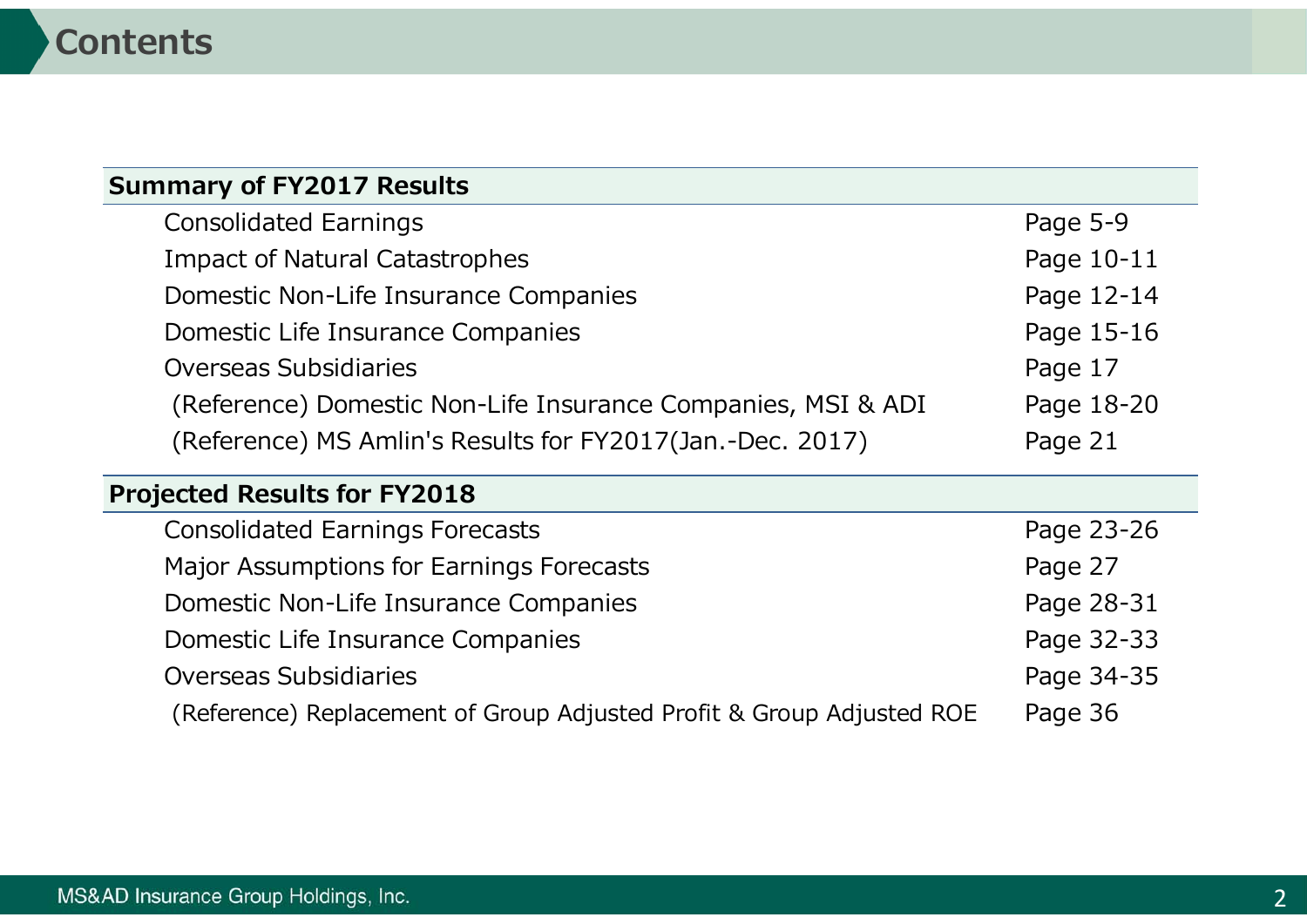**Summary of FY2017 Results**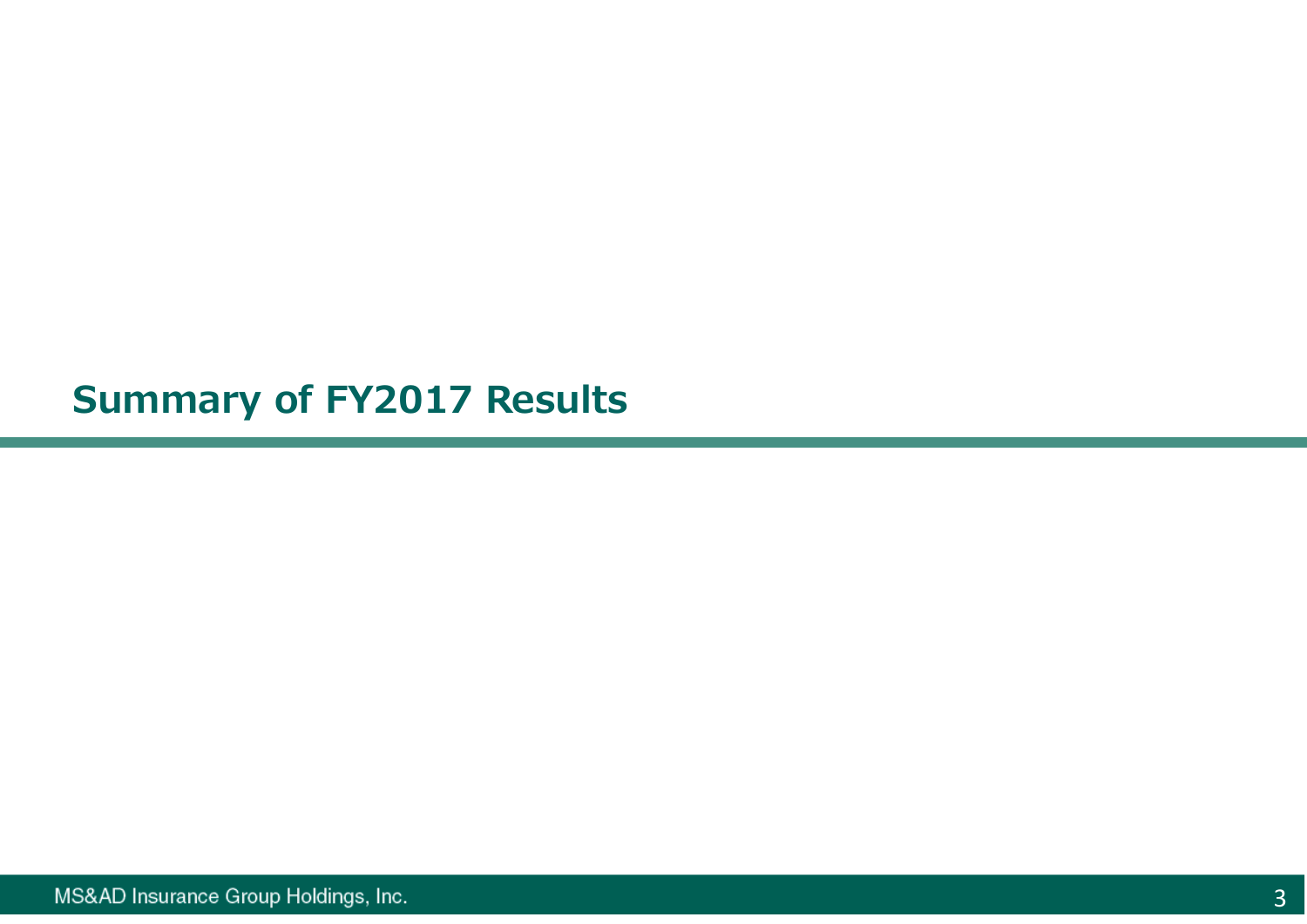### **FY2017 Results**

・Consolidated net income decreased by 56.3 billion yen year-on-year impacted by domestic and overseas natural catastrophes among other factors, however, exceeding the revised forecast announced in November 2017 by 9.0 billion yen.

## **FY2018 Forecast**

・Consolidated net income is forecast to increase by 30%, or 45.9 billion yen, year-on-year mainly due to the recovery of international business from the temporary impact of large natural catastrophes.

### **Shareholder Return**

・Repurchase of own shares worth of up to 30 billion yen was resolved.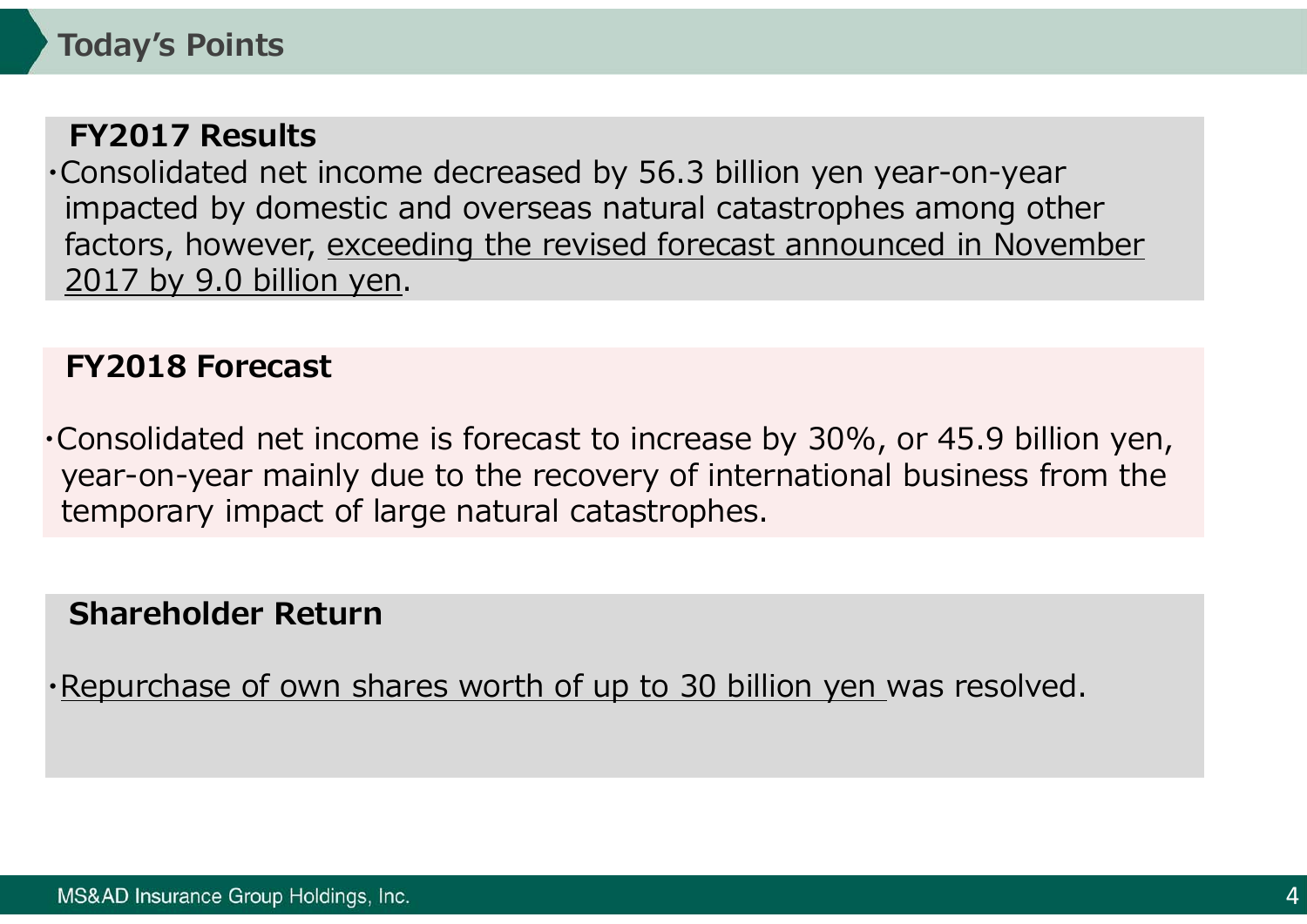# **Consolidated Earnings for FY2017 (1) - Overview (i) (Top line)**

- • Despite an decrease in premiums at overseas subsidiaries, consolidated net premiums written increased by 39.9 billion yen year-on-year to 3,446.9 billion yen driven by the premium increase in domestic non-life insurance mainly in fire insurance and inward reinsurance from overseas.
	- Gross premiums income for domestic life insurance subsidiaries fell by 41.8 billion year-on-year mainly due to suspension of sales of several variable products at MSI Primary Life.

#### **Non-life insurance subsidiaries**

•

FY2016 FY2017 Results Results Results Results Results Results Results Results 3,516.8 **3,568.7** 51.8 1.5% 3,406.9 **3,446.9** 39.9 1.2% Mitsui Sumitomo Insurance 1,469.6 **1,500.3** 30.6 2.1% Aioi Nissay Dowa insurance 1,200.5 **1,222.0** 21.4 1.8% Mitsui Direct General 37.6 **37.8** 0.2 0.6% Overseas subsidiaries 693.1 **682.3** - 10.7 - 1.6% Direct premiums written※ (excl. deposit premiums from policyholders) Net premiums written<sup>※</sup>

 ※ Direct premiums written and net premiums written exclude Good Result Return Premiums of the "ModoRich" auto insurance product, which contains a special clause related to premium adjustment and refund at maturity, same hereafter.

| Life insurance subsidiaries                                               |                |                |                   |          |  |  |  |  |
|---------------------------------------------------------------------------|----------------|----------------|-------------------|----------|--|--|--|--|
|                                                                           | <b>FY2016</b>  | FY2017         |                   |          |  |  |  |  |
|                                                                           | <b>Results</b> | <b>Results</b> | <b>YoY Change</b> | Growth   |  |  |  |  |
| Gross premiums income <sup>*</sup>                                        | 1,550.0        | 1,508.1        | $-41.8$           | $-2.7%$  |  |  |  |  |
| MSI Aioi Life                                                             | 478.9          | 492.5          | 13.6              | 2.9%     |  |  |  |  |
| <b>MSI Primary Life</b>                                                   | 1,071.1        | 1,015.6        | $-55.5$           | $-5.2%$  |  |  |  |  |
| Life insurance premiums                                                   | 1,253.1        | 1,058.2        | $-194.8$          | $-15.6%$ |  |  |  |  |
| * Gross premiums income is for domestic life insurance subsidiaries only. |                |                |                   |          |  |  |  |  |

MS&AD Insurance Group Holdings, Inc.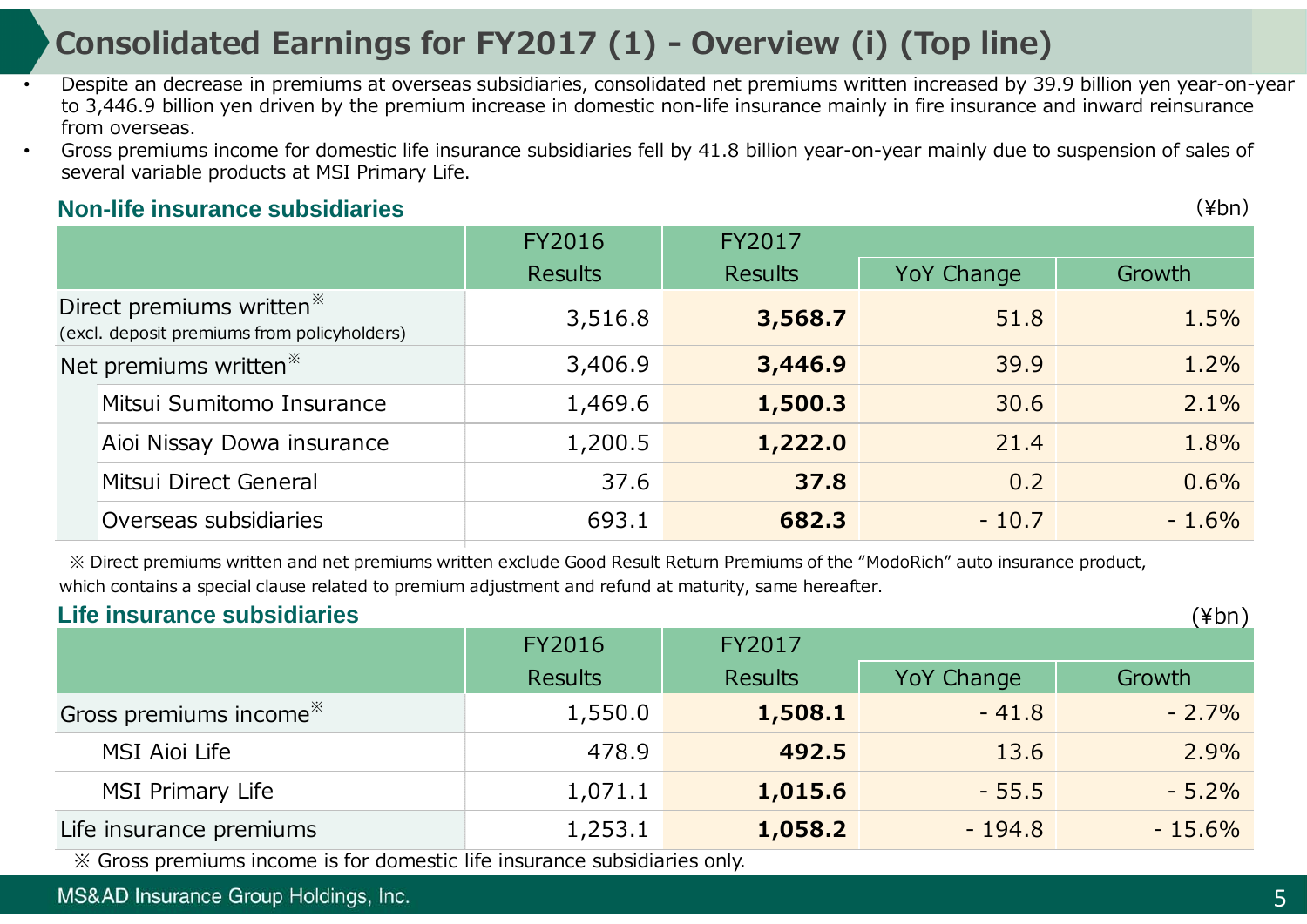• Net income fell by 26.8% year-on-year to 154.0 billion yen due to an increase in incurred losses from lines other than natural catastrophes at MS Amlin, in addition to an increase in losses from domestic and overseas natural catastrophes. However, net income exceeded the revised forecast announced in November 2017 by 9.0 billion yen.

|                                                 |                                   | <b>FY2016</b>  | FY2017         |                   |              |
|-------------------------------------------------|-----------------------------------|----------------|----------------|-------------------|--------------|
|                                                 |                                   | <b>Results</b> | <b>Results</b> | <b>YoY Change</b> | Change Ratio |
| Ordinary profit/loss                            |                                   | 352.6          | 211.5          | $-141.0$          | $-40.0\%$    |
|                                                 | Mitsui Sumitomo Insurance         | 215.5          | 262.5          | 47.0              | 21.8%        |
|                                                 | Aioi Nissay Dowa Insurance        | 75.1           | 5.6            | $-69.5$           | $-92.5%$     |
|                                                 | Mitsui Direct General Insurance   | $-0.9$         | 0.4            | 1.4               |              |
| <b>MSI Aioi Life</b><br><b>MSI Primary Life</b> |                                   | 16.1           | 16.9           | 0.8               | 5.1%         |
|                                                 |                                   | 57.6           | 28.9           | $-28.7$           | $-49.8%$     |
|                                                 | Overseas subsidiaries             | 40.0           | $-104.3$       | $-144.3$          | $-360.8%$    |
|                                                 | Consolidation adjustments, others | $-51.0$        | 1.3            | 52.3              |              |
|                                                 | Net income/loss *                 | 210.4          | 154.0          | $-56.3$           | $-26.8%$     |
|                                                 | Mitsui Sumitomo Insurance         | 164.5          | 198.2          | 33.6              | 20.5%        |
|                                                 | Aioi Nissay Dowa Insurance        | 50.3           | 15.6           | $-34.7$           | $-69.0%$     |
|                                                 | Mitsui Direct General Insurance   | $-0.9$         | 0.2            | 1.2               |              |
|                                                 | <b>MSI Aioi Life</b>              | 4.5            | 5.2            | 0.6               | 14.9%        |
|                                                 | <b>MSI Primary Life</b>           | 20.7           | 29.2           | 8.5               | 41.1%        |
|                                                 | Overseas subsidiaries             | 24.0           | $-104.6$       | $-128.7$          | $-534.7%$    |
|                                                 | Consolidation adjustments, others | $-52.9$        | 10.0           | 63.0              |              |

※ Consolidated net income represents net income attributable to owners of the parent.

Net income of subsidiaries is on an equity stake basis, same hereafter.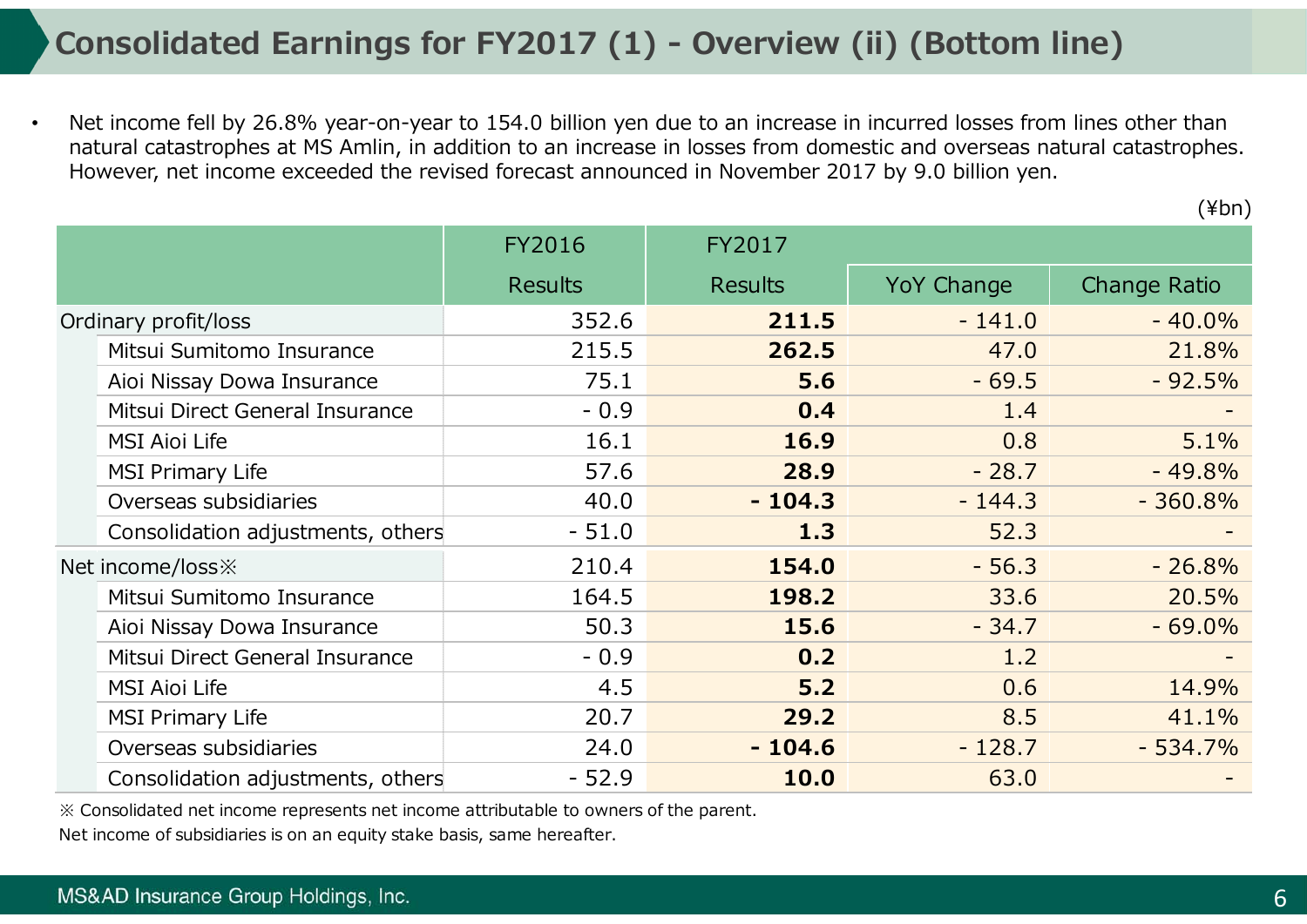# **Consolidated Earnings for FY2017 (2) – YoY Results Comparison (i )**

- •Main factor of a decrease in net income was the impact of domestic and overseas natural catastrophes included in (2) and (8).
- • Positive factors in domestic non-life insurance were (1) increase in earned premiums, (3) profit of catastrophe reserves, (4) increase in investment profit and others as a result of progressive reduction of strategic equity holdings, and (7) increase in net income of domestic life insurance subsidiaries.

### **Consolidated net income**

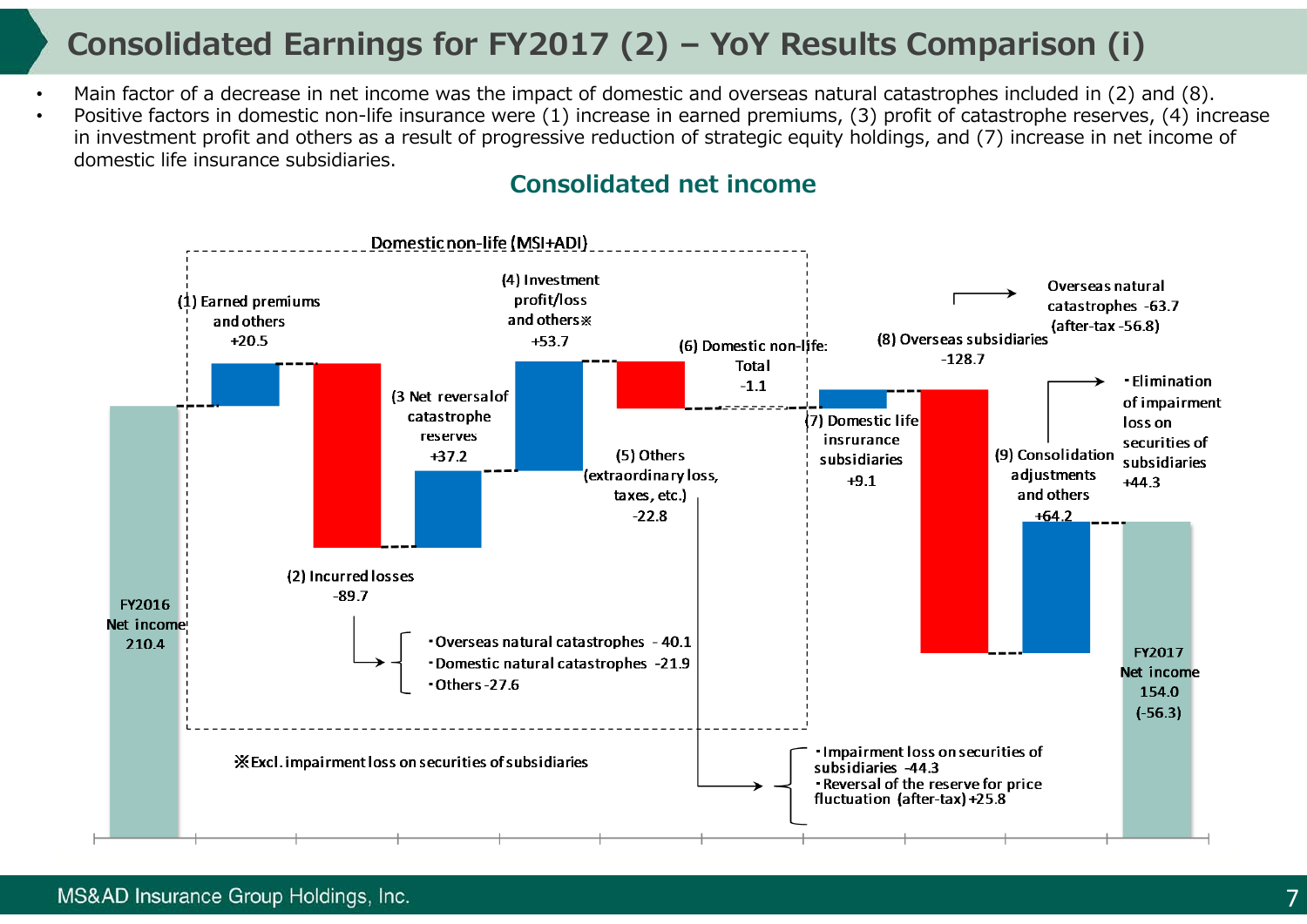# **Consolidated Earnings for FY2017 (2) – YoY Results Comparison (ii)**

#### **Factors in YoY changes in consolidated net income**

 $(\angle$ hn)

|                                                                                                                                                       | FY2016         | FY2017         | <b>Difference</b> |
|-------------------------------------------------------------------------------------------------------------------------------------------------------|----------------|----------------|-------------------|
|                                                                                                                                                       | <b>Results</b> | <b>Results</b> |                   |
| Consolidated net income/loss                                                                                                                          | 210.4          | 154.0          | $-56.3$           |
| Domestic non-life insurance $^{*1}$ :<br>Underwriting profit/loss (excl.<br>residential earthquake and CALI<br>(compulsory auto liability insurance)) | 121.3          | 89.3           | $-31.9$           |
| (1)<br>Earned premiums and others $*^{2}$                                                                                                             | 1,532.6        | 1,553.2        | 20.5              |
| Incurred losses (incl. loss<br>(2)<br>adjustment expenses)                                                                                            | $-1,329.5$     | $-1,419.3$     | $-89.7$           |
| Net reversal of catastrophe<br>(3)<br>reserve                                                                                                         | $-81.8$        | $-44.6$        | 37.2              |
| Investment profit/loss and others <sup>*3</sup><br>(4)                                                                                                | 173.7          | 227.4          | 53.7              |
| Others (extraordinary loss, taxes, etc.)<br>(5)                                                                                                       | $-80.0$        | $-102.9$       | $-22.8$           |
| (6)<br>Domestic non-life insurance: Total                                                                                                             | 214.9          | 213.8          | $-1.1$            |
| Domestic life insurance subsidiaries<br>(7)                                                                                                           | 25.2           | 34.4           | 9.1               |
| (8)<br>Overseas subsidiaries                                                                                                                          | 24.0           | $-104.6$       | $-128.7$          |
| Consolidation adjustments and others<br>(9)                                                                                                           | $-53.8$        | 10.3           | 64.2              |

 $*1$  Figures for domestic non-life insurance are the simple sum of MSI and ADI.

 $*2$  Earned premiums and others" include expenses.

※3 Excludes impairment loss on securities of subsidiaries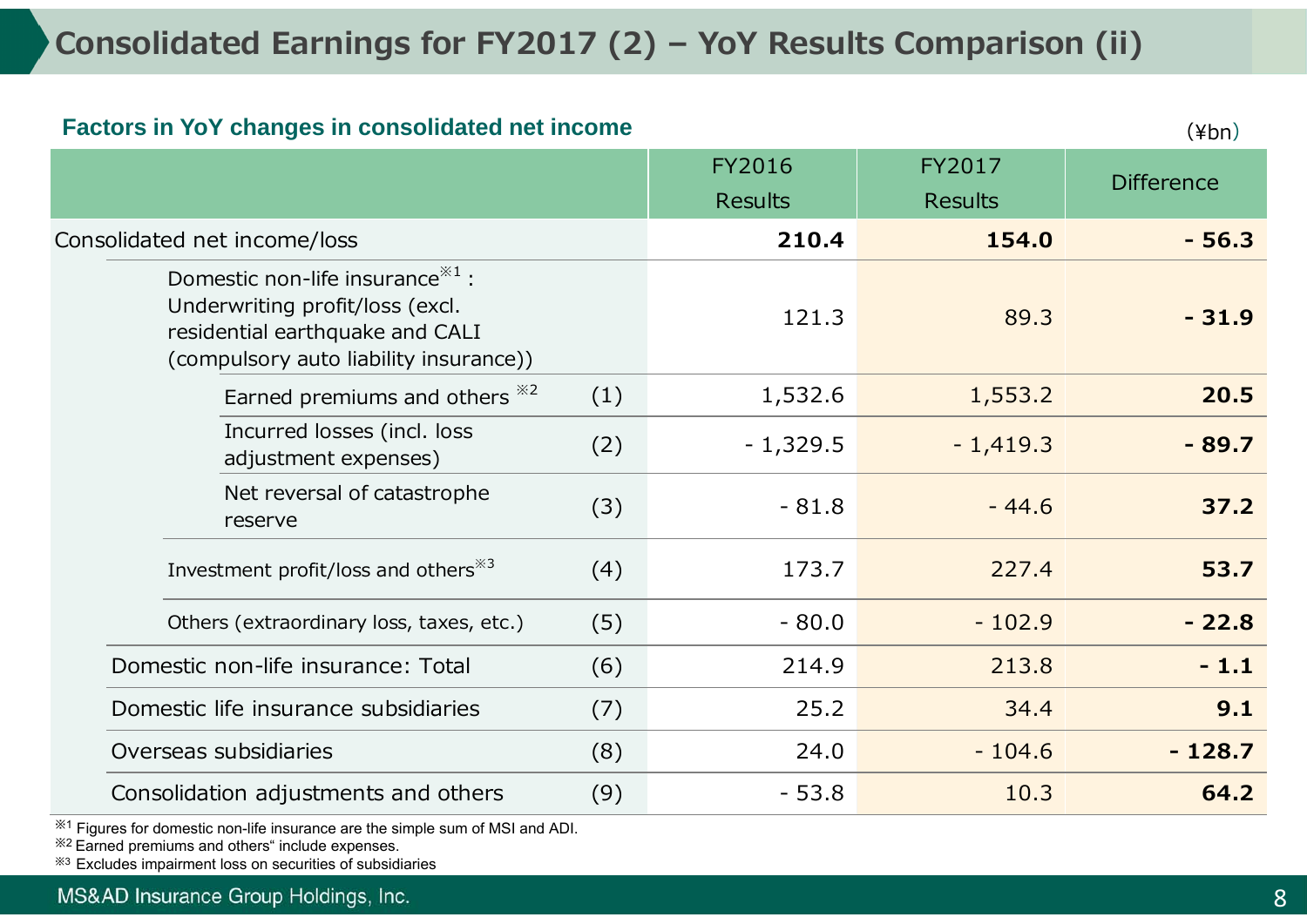# **Consolidated Earnings for FY2017 (3) – Group Core Profit**

• Group Core Profit fell by 108.5 billion yen year-on-year to 105.1 billion yen mainly due to a decrease of 159.7 billion yen in the international business caused by overseas natural catastrophes.

|                                                                         | <b>FY2016</b>  | FY2017         |                   |
|-------------------------------------------------------------------------|----------------|----------------|-------------------|
|                                                                         | <b>Results</b> | <b>Results</b> | <b>YoY Change</b> |
| Group Core Profit <sup>*1</sup>                                         | 213.7          | 105.1          | $-108.5$          |
| Domestic non-life insurance business                                    | 153.3          | 190.1          | 36.7              |
| Domestic life insurance business                                        | 25.1           | 34.3           | 9.2               |
| International business                                                  | 34.6           | $-125.0$       | $-159.7$          |
| Financial services business and risk-<br>related services business      | 0.5            | 5.6            | 5.1               |
| Other financial targets                                                 |                |                |                   |
| Combined ratio <sup>**2</sup><br>(Domestic non-life insurance business) | 92.6%          | 92.8%          | 0.2pt             |
| Increase in EV of MSI Aioi Life                                         | 198.4          | 41.3           | $-157.0$          |
| Group ROE $^{*1}$                                                       | 7.9%           | 3.7%           | $-4.2pt$          |

※1For the definition of Group Core Profit and Group ROE please refer to the last page.

※2Combined ratio (Domestic non-life insurance business) is indicated based on the sum of MSI, ADI and Mitsui Direct General.



※3 Amortization of goodwill and others: -36.9 billion yen; extraordinary income/loss excluding reserves for price fluctuation: +0.7 billion yen

#### MS&AD Insurance Group Holdings, Inc.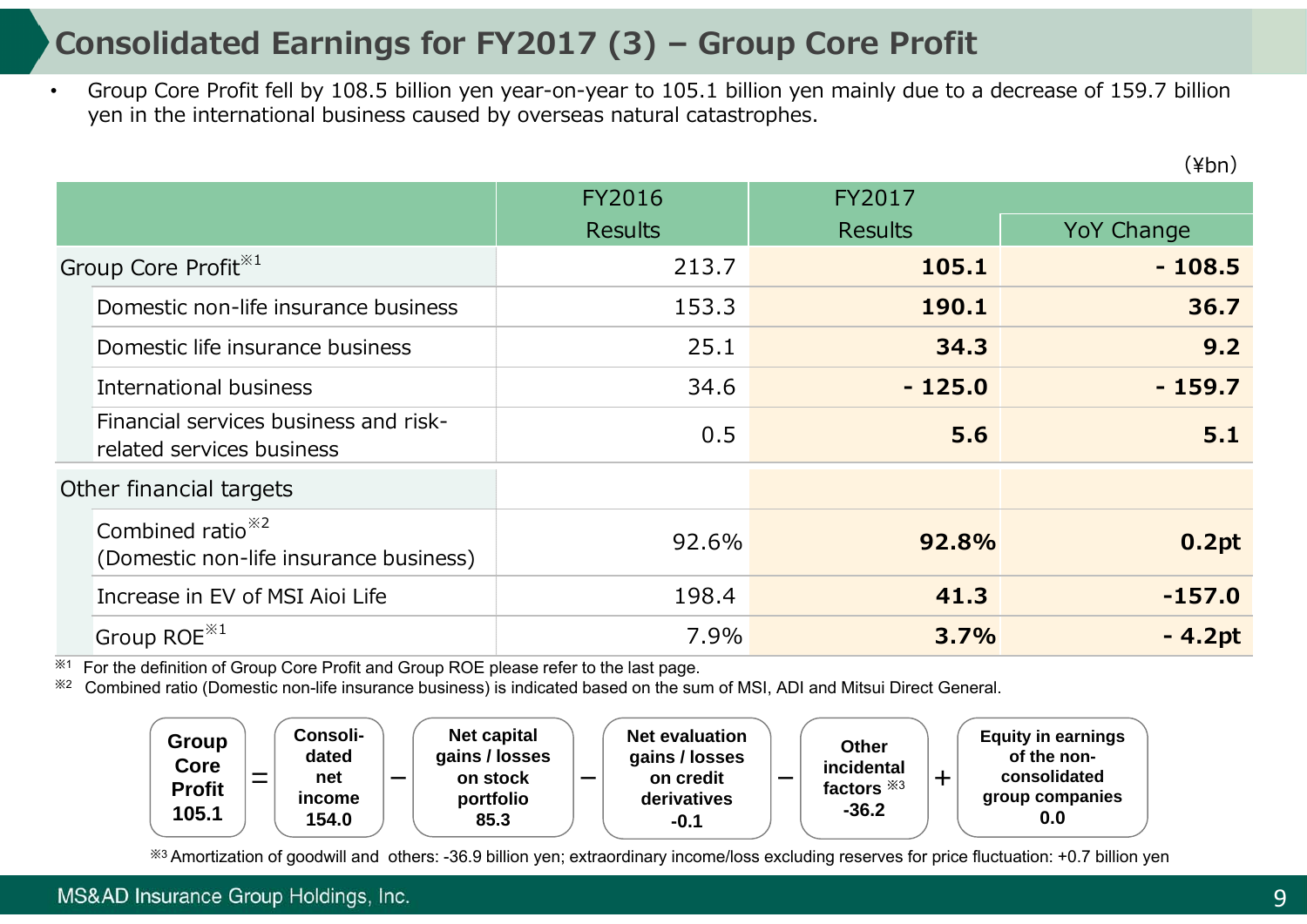# **Impact of Natural Catastrophes FY2017 (1)**

- Total incurred losses of domestic and overseas natural catastrophes were 203.1 billion yen, an increase of 125.9 billion yen year on year.
- As a result of such events as Typhoon No.21 (Lan) with the incurred loss of 40.5 billion yen, total incurred losses related to domestic natural catastrophes were 73.0 billion yen for the two companies combined, an increase of 21.9 billion yen year-on-year.

#### Impact of natural catastrophes occurred in FY2017

|                               | (≇∪⊓<br><b>Incurred Losses</b> |                   |  |  |
|-------------------------------|--------------------------------|-------------------|--|--|
|                               |                                | <b>YoY Change</b> |  |  |
| Domestic natural catastrophes | 73.0                           | 21.9              |  |  |
| Overseas natural catastrophes | 130.1                          | 103.9             |  |  |
| Total                         | 203.1                          | 125.9             |  |  |

#### **Impact of domestic natural catastrophes**

(¥bn)

|                               | <b>Incurred Losses</b> |                   | <b>Net Claims Paid</b> |                   | Provision for O/S <sup>*1</sup> |                   |
|-------------------------------|------------------------|-------------------|------------------------|-------------------|---------------------------------|-------------------|
|                               |                        | <b>YoY Change</b> |                        | <b>YoY Change</b> |                                 | <b>YoY Change</b> |
| Domestic natural catastrophes |                        |                   |                        |                   |                                 |                   |
| Mitsui Sumitomo Insurance     | 42.7                   | 8.4               | 34.8                   | 9.4               | 7.8                             | $-1.0$            |
| Aioi Nissay Dowa Insurance    | 30.3                   | 13.5              | 23.5                   | 9.3               | 6.7                             | 4.2               |
| Total                         | 73.0                   | 21.9              | 58.4                   | 18.8              | 14.6                            | 3.1               |

※1 O/S stands for "outstanding claims", same hereafter.

※Incurred losses from Typhoon No.21 (Lan) were 40.5 billion yen (MSI: 23.6 billion yen, ADI: 16.9 billion yen)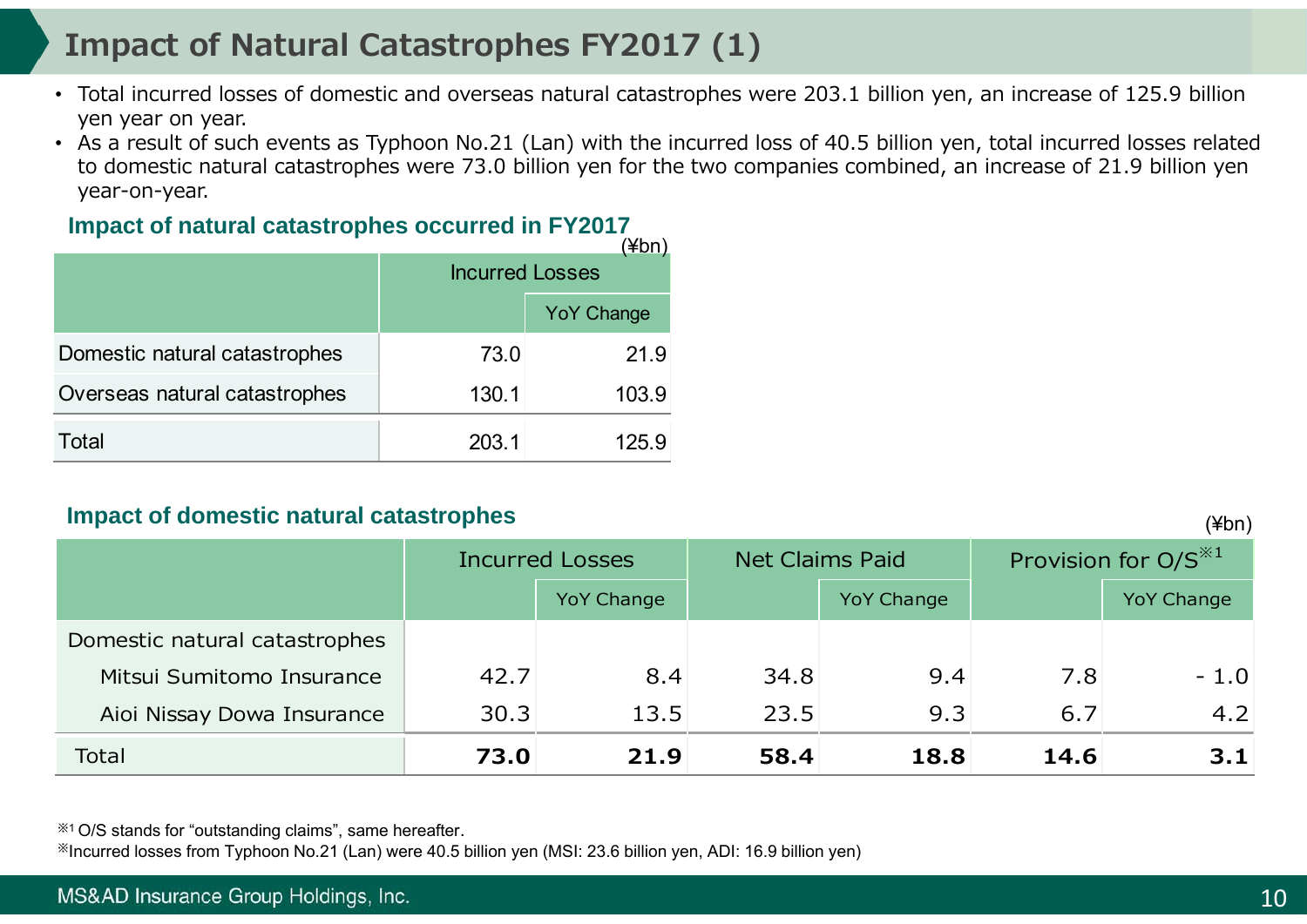### **Impact of Natural Catastrophes FY2017 (2)**

•Incurred losses related to overseas natural catastrophes were 130.1 billion yen.

### **Incurred losses from overseas natural catastrophes** (¥bn)

|                            |                     | <b>Incurred Losses</b>        |                                       |               |              |                       |  |  |
|----------------------------|---------------------|-------------------------------|---------------------------------------|---------------|--------------|-----------------------|--|--|
|                            |                     | <b>Hurricanes</b><br>in North | California<br>wildfires <sup>*2</sup> | <b>Others</b> | <b>Total</b> |                       |  |  |
|                            |                     | America <sup>*1</sup>         |                                       |               |              | (After-tax<br>impact) |  |  |
| Mitsui Sumitomo Insurance  |                     | 0.9                           |                                       | 0.5           | 1.5          | 1.0                   |  |  |
| Aioi Nissay Dowa Insurance |                     | 30.0                          | 8.0                                   | 1.7           | 39.8         | 28.6                  |  |  |
| Overseas subsidiaries      |                     | 51.2                          | 25.3                                  | 12.0          | 88.7         | 78.7                  |  |  |
|                            | (of which MS Amlin) | 51.1                          | 25.3                                  | 12.0          | 88.5         | 78.5                  |  |  |
| Total                      |                     | 82.2                          | 33.4                                  | 14.4          | 130.1        | 108.5                 |  |  |
|                            | YoY change          |                               |                                       |               | 103.9        | 85.6                  |  |  |

※1 Total of hurricanes Harvey, Irma and Maria

※2 Total of wildfires occurred in October and December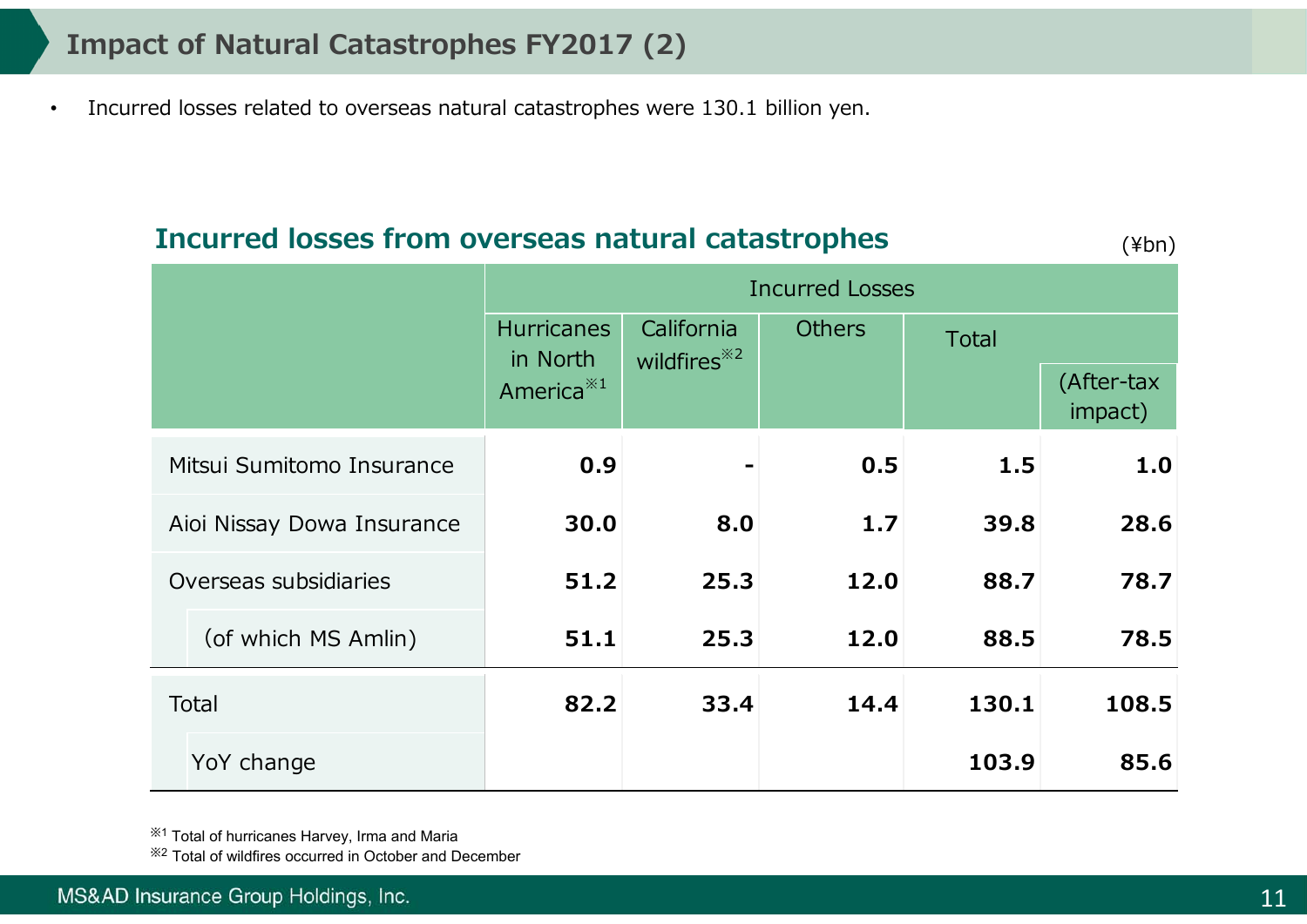### **Domestic Non-Life Insurance Companies (1) – MSI & ADI Results for FY2017 (i)**

- Earned premiums increased by 36.5 billion yen mainly due to an increase in fire insurance. On the other hand, incurred losses increased by 89.7 billion yen due to an increase in natural catastrophes, while expenses increased by 15.8 billion yen as a result of increased commissions following an increase in premiums.
- Underwriting profit (prior to reflecting catastrophe reserve) fell by 69.2 billion yen to 133.9 billion yen for the two companies combined.

|                                                                                |            |                   |                        |                   | \#DIIJ                 |                   |  |
|--------------------------------------------------------------------------------|------------|-------------------|------------------------|-------------------|------------------------|-------------------|--|
|                                                                                | Simple Sum |                   | MSI (Non-Consolidated) |                   | ADI (Non-Consolidated) |                   |  |
|                                                                                |            | <b>YoY Change</b> |                        | <b>YoY Change</b> |                        | <b>YoY Change</b> |  |
| Net premiums written <sup>*1</sup>                                             | 2,722.3    | 52.1              | 1,500.3                | 30.6              | 1,222.0                | 21.4              |  |
| Earned premiums <sup>*2</sup>                                                  | 2,361.5    | 36.5              | 1,312.8                | 19.9              | 1,048.7                | 16.6              |  |
| Incurred losses (including loss<br>$(-)$<br>adjustment expenses) $*^{2}$       | 1,419.3    | 89.7              | 775.2                  | 36.7              | 644.0                  | 52.9              |  |
| Underwriting-related expenses $e^{x^2}$ (-)                                    | 804.8      | 15.8              | 436.8                  | 10.5              | 368.0                  | 5.2               |  |
| Commissions and collection<br>expenses <sup>*2</sup>                           | 477.7      | 18.2              | 251.4                  | 7.2               | 226.3                  | 10.9              |  |
| Operating expenses and<br>general and administrative<br>expenses <sup>*2</sup> | 327.1      | $-2.3$            | 185.3                  | 3.3               | 141.7                  | $-5.7$            |  |
| Underwriting profit/loss prior to<br>reflecting catastrophe reserve            | 133.9      | $-69.2$           | 100.3                  | $-27.8$           | 33.6                   | $-41.3$           |  |
| Net reversal of catastrophe reserve                                            | $-44.6$    | 37.2              | $-15.8$                | 30.5              | $-28.7$                | 6.6               |  |
| Underwriting profit/loss after<br>reflecting catastrophe reserve               | 89.3       | $-31.9$           | 84.4                   | 2.6               | 4.8                    | $-34.6$           |  |
| EI loss ratio <sup>*2</sup>                                                    | 60.1%      | 2.9pt             | 59.1%                  | 2.0pt             | 61.4%                  | 4.1pt             |  |
| Net loss ratio $*1$                                                            | 60.5%      | 0.3pt             | 61.6%                  | 0.4pt             | 59.2%                  | 0.1pt             |  |
| Net expense ratio $*1$                                                         | 32.2%      | 0.0pt             | 31.3%                  | 0.1pt             | 33.4%                  | $-0.1$ pt         |  |
| Combined ratio <sup>*1</sup>                                                   | 92.7%      | 0.3pt             | 92.9%                  | 0.5pt             | 92.6%                  | 0.0pt             |  |

※1 All lines ※2 Excludes residential earthquake and CALI (compulsory auto liability insurance)

※ Excludes Good Result Return Premiums of the "ModoRich" auto insurance product

※ "Earned premiums" are calculated with adjustments including unearned premiums (excl. natural catastrophe policy reserves) and reserve funds.

MS&AD Insurance Group Holdings, Inc.

 $(y|_{\alpha,\alpha})$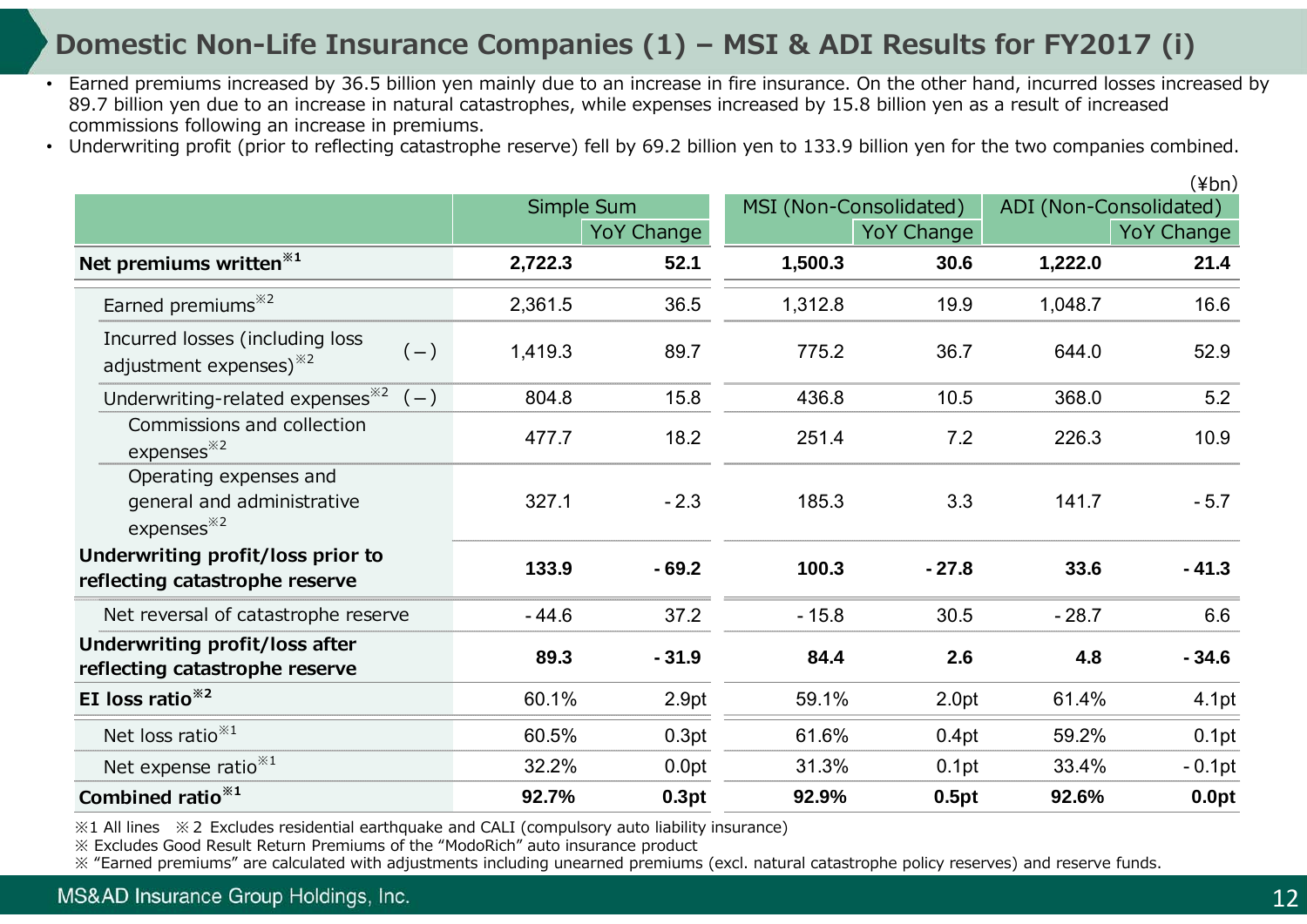### **Domestic Non-Life Insurance Companies (1) – MSI & ADI Results for FY2017 (ii)**

- Investment profit and other ordinary profit rose by 9.4 billion yen year-on-year to 178.8 billion yen for the two companies combined as gains on sales of securities reached 134.3 billion yen caused by progressive reduction of strategic equity holdings, while impairment losses of 46.7 billion yen were recorded at ADI's European subsidiary (eliminated in consolidated earnings).
- Extraordinary income at ADI increased by 39.5 billion yen to 31.1 billion yen due to reversal of the reserve for price fluctuation among other factors.

|                                                          |                                     | Simple Sum |                   | MSI (Non-Consolidated) |                   |      | ADI (Non-Consolidated) |
|----------------------------------------------------------|-------------------------------------|------------|-------------------|------------------------|-------------------|------|------------------------|
|                                                          |                                     |            | <b>YoY Change</b> |                        | <b>YoY Change</b> |      | <b>YoY Change</b>      |
| Underwriting profit/loss                                 |                                     | 89.3       | $-31.9$           | 84.4                   | 2.6               | 4.8  | $-34.6$                |
|                                                          | Net interest and dividends income   | 113.4      | $-5.8$            | 71.6                   | $-9.6$            | 41.7 | 3.7                    |
|                                                          | Gains/losses on sales of securities | 134.3      | 58.0              | 118.8                  | 51.5              | 15.5 | 6.4                    |
|                                                          | Impairment losses on securities (-) | 50.0       | 44.6              | 1.0                    | 0.5               | 49.0 | 44.1                   |
| Investment profit/loss and other<br>ordinary profit/loss |                                     | 178.8      | 9.4               | 178.0                  | 44.3              | 0.7  | $-34.8$                |
|                                                          | Ordinary profit/loss                | 268.1      | $-22.5$           | 262.5                  | 47.0              | 5.6  | $-69.5$                |
| <b>Extraordinary income/loss</b>                         |                                     | 32.7       | 48.2              | 1.5                    | 8.6               | 31.1 | 39.5                   |
| Income before taxes                                      |                                     | 300.9      | 25.6              | 264.1                  | 55.6              | 36.7 | $-30.0$                |
| <b>Taxes and others</b>                                  |                                     | 87.0       | 26.7              | 65.8                   | 22.0              | 21.1 | 4.7                    |
| Net income/loss                                          |                                     | 213.8      | $-1.1$            | 198.2                  | 33.6              | 15.6 | - 34.7                 |

|                                                                | $MSI + ADI$ |                   |  |
|----------------------------------------------------------------|-------------|-------------------|--|
|                                                                |             | <b>YoY Change</b> |  |
| <reference> Sales of strategic<br/>equity holdings</reference> | 151.3       | 18.3              |  |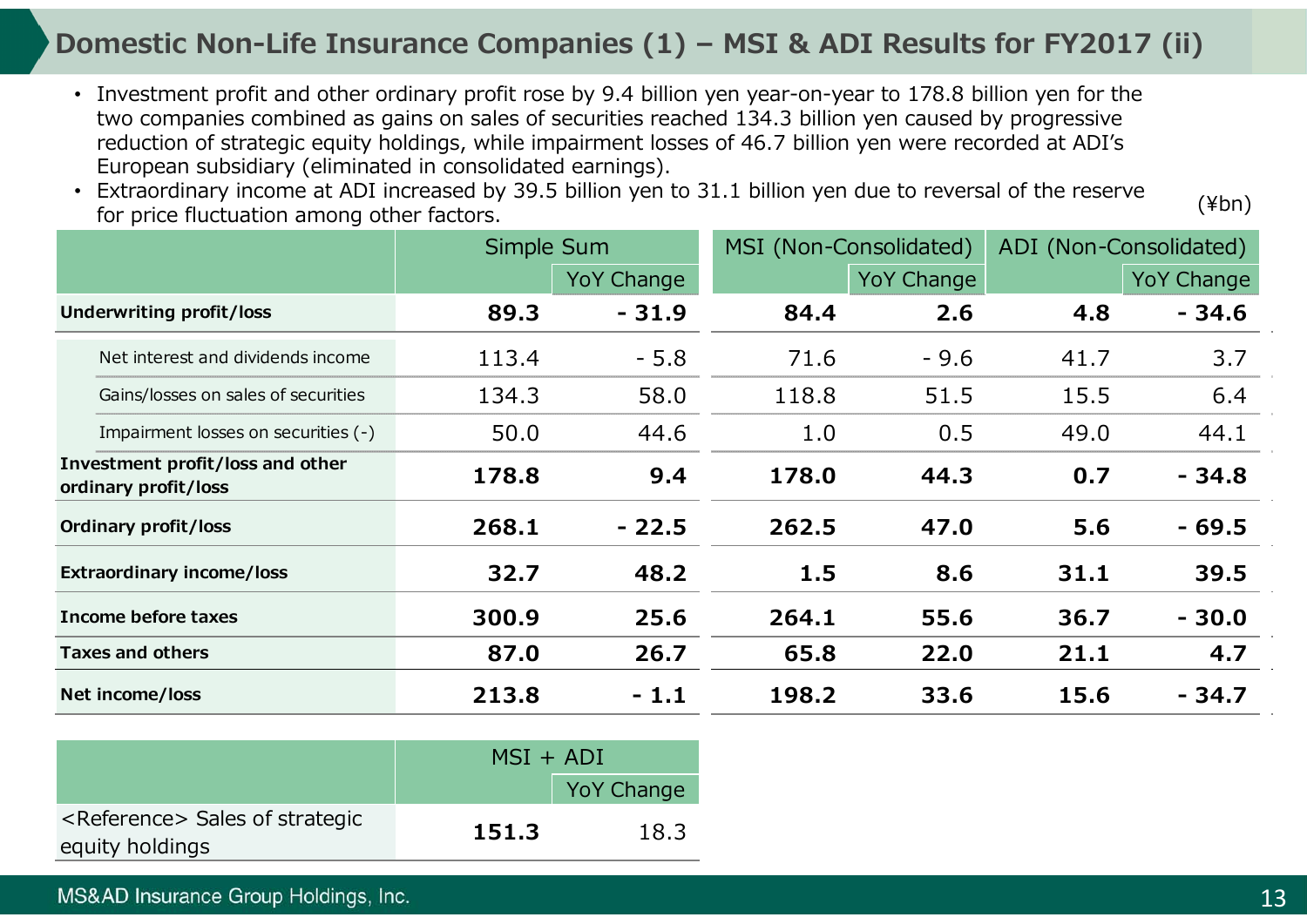### **Domestic Non-Life Insurance Companies FY2017 (2) – Voluntary Auto Insurance**

- The cumulative number of accidents at the end of March rose by 0.3% year-on-year. The average payout per claim for both property damage liability and vehicle damage continued to rise with an increase in the cost of repairs.
- **E/I loss ratio**• E/I loss ratio rose by 2.8 points year-on-year to 59.3% as insurance payments increased following an increase in natural catastrophes and premiums rates were going down with less effect from the past premium rates rise.

#### **Number of accidents**

**(per day, %YOY, excl. the number of accidents caused by natural disasters)**



|  |  | Apr. May Jun. Jul. Aug. Sep. Oct. Nov. Dec. Jan. Feb. Mar. |  |  |  |  |
|--|--|------------------------------------------------------------|--|--|--|--|
|  |  |                                                            |  |  |  |  |

#### **Mitsui Sumitomo Insurance Aioi Nissay Dowa Insurance**



FY2013 4Q FY2014 4Q FY2015 4Q FY2016 4Q FY2017 4Q

| <domestic basis="" sales=""></domestic>               | No. of contracts          | Insurance premium<br>unit price | Insurance<br>premium                        | <domestic basis="" sales=""></domestic>               | No. of contracts          | Insurance premium<br>unit price |         | Insurance<br>premium                        |
|-------------------------------------------------------|---------------------------|---------------------------------|---------------------------------------------|-------------------------------------------------------|---------------------------|---------------------------------|---------|---------------------------------------------|
| Factors of increase/decrease<br>in insurance premiums | $+1.2%$                   | $-0.7%$                         | $+0.5%$                                     | Factors of increase/decrease<br>in insurance premiums | $+1.0%$                   |                                 | $-1.2%$ | $-0.2%$                                     |
| $<$ Domestic $>$                                      | Property damage liability |                                 | Vehicle damage<br>(Excl. natural disasters) | <domestic></domestic>                                 | Property damage liability |                                 |         | Vehicle damage<br>(Excl. natural disasters) |
| Changes in average<br>payout per claim                | $+0.3%$                   |                                 | $+1.6%$                                     | Changes in average<br>payout per claim                | $+1.2%$                   |                                 |         | $+0.1%$                                     |

※ All figures for factors of increase/decrease in insurance premiums are based on sales results (Apr.- Mar.) year-on-year. ※

Changes in average payout per claim means changes in average payout per claim over one-year period ended Mar. 31, 2018 compared with average payout per claim in one-year period ended Mar. 31, 2017. ※

 $\%$  E/I loss ratio is calculated based on the figures from April to March for each year.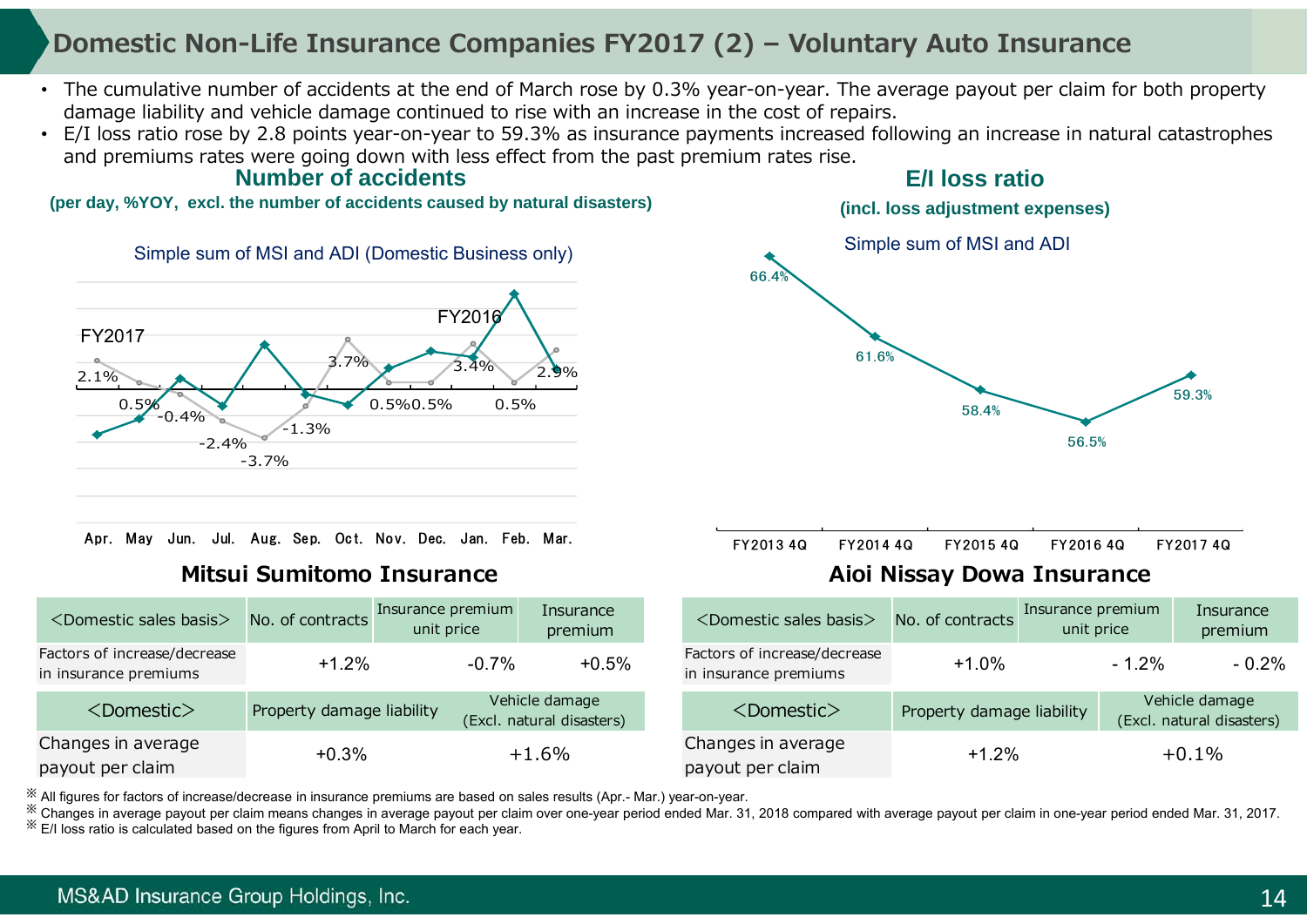# **Domestic Life Insurance / MSI Aioi Life - Results for FY2017**

- The amount of new policies rose by 11.0% year-on-year to 2,639.5 billion yen, primarily due to a significant increase in income guarantee insurance following the launch of new products.
- Net income was 5.2 billion yen, an increase of 0.6 billion yen year-on-year.

### **MSI Aioi Life**

|                                             | <b>FY2016</b>  | FY2017         |                   |              |
|---------------------------------------------|----------------|----------------|-------------------|--------------|
|                                             | <b>Results</b> | <b>Results</b> | <b>YoY Change</b> | Change Ratio |
| Amount of new policies <sup>*1</sup>        | 2,377.1        | 2,639.5        | 262.4             | 11.0%        |
| Annualized premiums of new<br>policies      | 51.7           | 38.8           | $-12.9$           | $-25.0%$     |
| of which, third sector insurance            | 15.2           | 13.9           | $-1.2$            | $-8.4%$      |
| Amount of policies in force <sup>**1</sup>  | 23,214.2       | 23,806.8       | 592.5             | 2.6%         |
| Annualized premiums of policies in<br>force | 401.0          | 412.3          | 11.3              | 2.8%         |
| of which, third sector insurance            | 88.4           | 96.7           | 8.2               | 9.3%         |
| Gross premiums income                       | 478.9          | 492.5          | 13.6              | 2.9%         |
| Ordinary profit/loss                        | 16.1           | 16.9           | 0.8               | 5.1%         |
| Extraordinary income/loss                   | $-0.7$         | $-0.8$         | $-0.1$            |              |
| Net income/loss                             | 4.5            | 5.2            | 0.6               | 14.9%        |
| Core profit                                 | 18.6           | 12.8           | $-5.8$            | $-31.2%$     |
| <b>EEV</b>                                  | 794.2          | 835.5          | 41.3              |              |
| Net worth                                   | 440.4          | 446.3          | 5.8               |              |
| Value of in-force business                  | 353.7          | 389.2          | 35.4              |              |
| of which, value of new business             | 47.3           | 47.4           | 0.0               |              |

※1 Total sum of personal insurance and personal annuity insurance

MS&AD Insurance Group Holdings, Inc.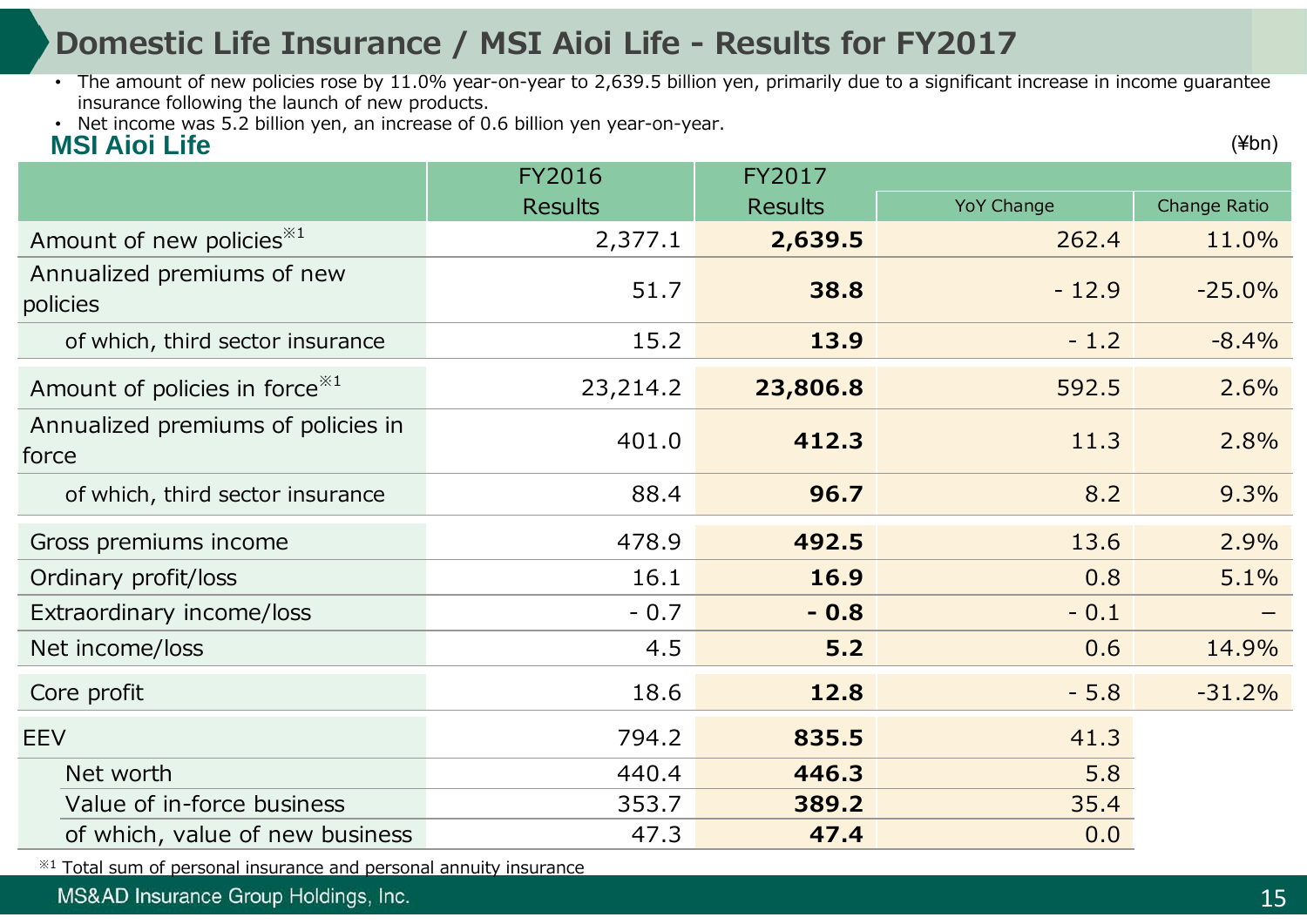# **Domestic Life Insurance / MSI Primary Life - Results for FY2017**

- Gross premiums income reached 1,015.6 billion yen, exceeding 1 trillion yen for four consecutive years (although falling by 55.5 billion yen year-on-year mainly due to a decrease in sales of variable insurance.)
- Net income increased by 8.5 billion to 29.2 billion yen.

**MSI Primary Life** (¥bn) • Reversal of price fluctuation reserve was 11.5 billion yen mainly due to the impairment loss following changes in the market environment. (provision of price fluctuation reserve was 28.9 billion yen in the previous year)

|                                            | <b>FY2016</b>  | FY2017         |                   |              |
|--------------------------------------------|----------------|----------------|-------------------|--------------|
|                                            | <b>Results</b> | <b>Results</b> | <b>YoY Change</b> | Change Ratio |
| Amount of new policies <sup>*1</sup>       | 1,032.2        | 1,015.6        | $-16.5$           | $-1.6%$      |
| Amount of policies in force <sup>**1</sup> | 5,680.7        | 6,061.8        | 381.1             | 6.7%         |
| Gross premiums income                      | 1,071.1        | 1,015.6        | $-55.5$           | $-5.2%$      |
| Ordinary profit/loss                       | 57.6           | 28.9           | $-28.7$           | $-49.8%$     |
| Extraordinary income/loss                  | $-28.9$        | 11.5           | 40.4              |              |
| Net income/loss                            | 20.7           | 29.2           | 8.5               | 41.1%        |

 $*1$  Total sum of personal insurance and personal annuity insurance

#### **Impact of interest rates and foreign exchange rates and price fluctuation reserve** (¥bn)

|                                     | <b>FY2016</b>  | FY2017         |
|-------------------------------------|----------------|----------------|
|                                     | <b>Results</b> | <b>Results</b> |
| Impact of interest rates            | 0.5            | 4.1            |
| Impact of foreign exchange rates    | 6.8            | $-23.6$        |
| Subtotal                            | 7.3            | $-19.5$        |
| Gains/losses on sales of securities | 8.5            | 0.9            |
| Total                               | 15.9           | - 18.6         |

#### MS&AD Insurance Group Holdings, Inc.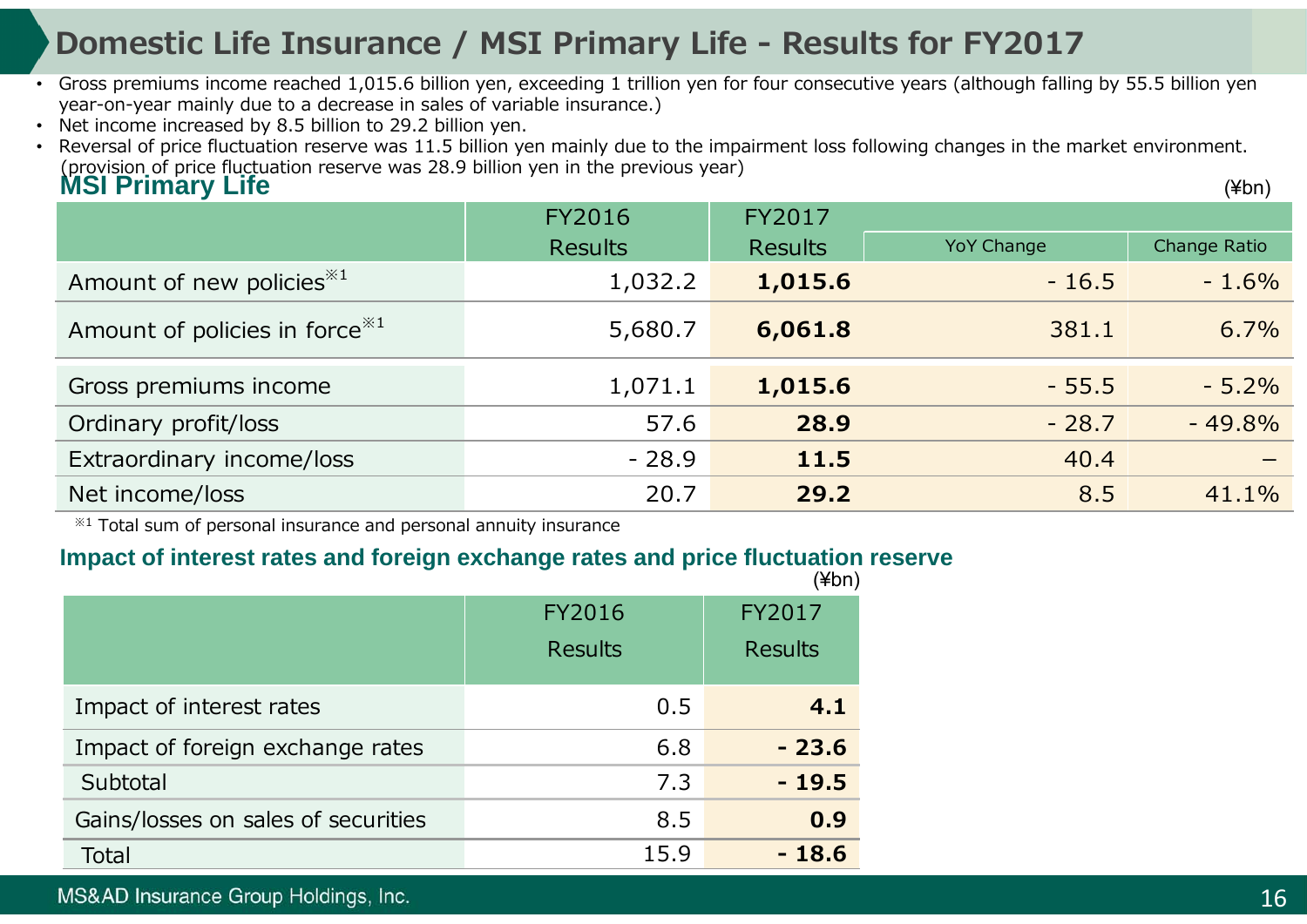# **Overseas Subsidiaries - Results for FY2017**

- Net premiums written and net income in Asia and Americas showed solid growth year-on-year.
- Net income in Europe decreased by 132.4 billion yen to -124.7 billion yen due to an increase in incurred losses from natural catastrophes and lines other than natural catastrophes at MS Amlin.

### **Overseas subsidiaries**

|                                     | <b>FY2016</b>  | FY2017         |                   |              |
|-------------------------------------|----------------|----------------|-------------------|--------------|
|                                     | <b>Results</b> | <b>Results</b> | <b>YoY Change</b> | Change ratio |
| Net premiums written                | 693.1          | 682.3          | $-10.7$           | $-1.6%$      |
| Asia                                | 154.5          | 162.5          | 7.9               | 5.2%         |
| Europe                              | 493.1          | 470.4          | $-22.6$           | $-4.6%$      |
| (of which, MS Amlin <sup>**</sup> ) | 455.8          | 429.6          | $-26.1$           | $-5.7%$      |
| Americas                            | 45.4           | 49.3           | 3.8               | 8.5%         |
| Net income/loss                     | 24.0           | $-104.6$       | $-128.7$          | $-534.7%$    |
| Asia                                | 13.2           | 16.5           | 3.2               | 24.8%        |
| Europe                              | 7.7            | $-124.7$       | $-132.4$          | $-1,715.9%$  |
| (of which, MS Amlin <sup>*</sup> )  | 12.3           | $-110.4$       | $-122.8$          | $-992.6%$    |
| Americas                            | 3.0            | 3.5            | 0.4               | 14.5%        |

※ Figures for FY2016 include figures for MSI's Lloyd's and Reinsurance businesses that were consolidated into MS Amlin at the end of FY2016.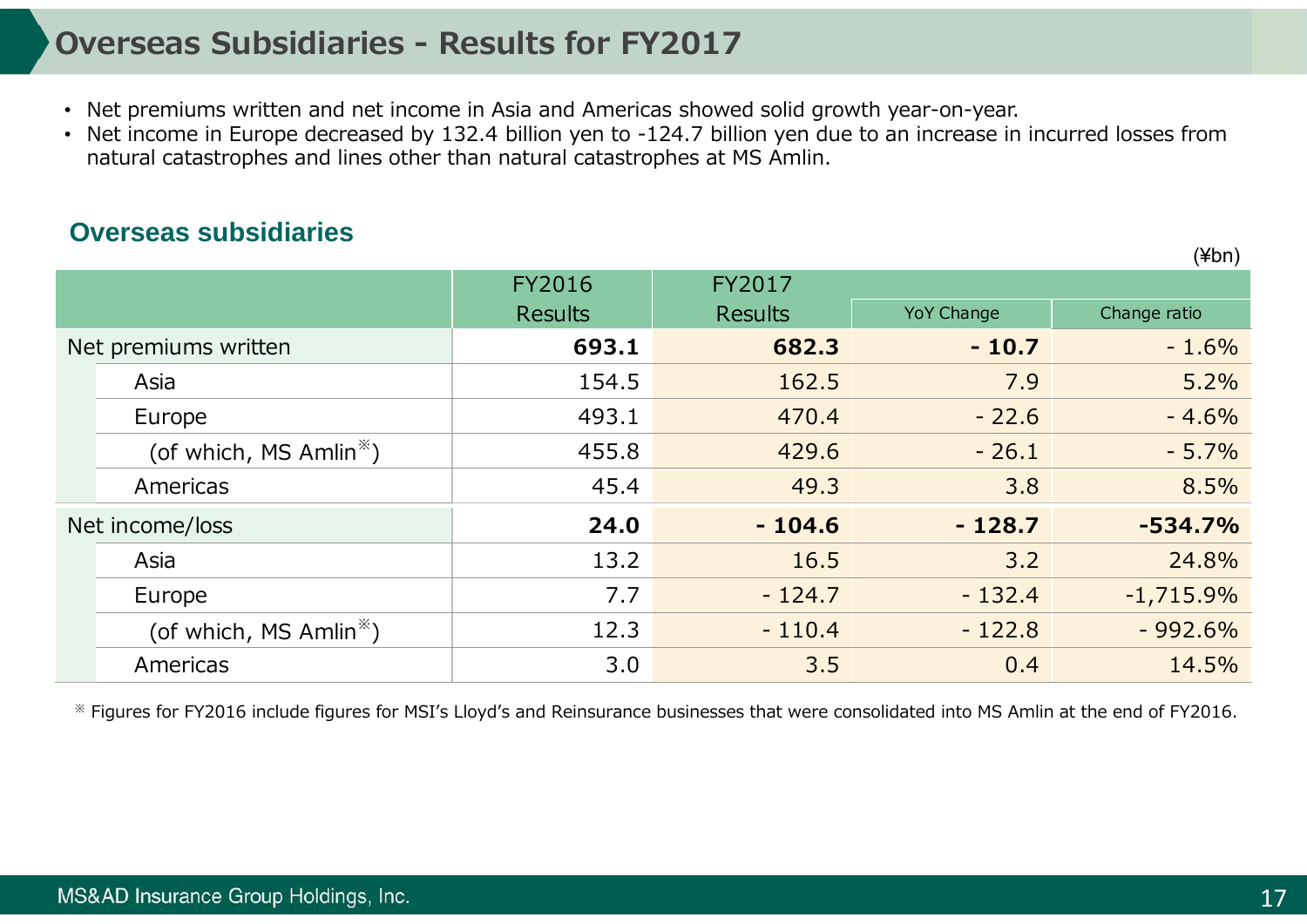### **<Reference> Domestic Non-Life Insurance Companies – MSI & ADI Results for FY2017 (1)**

### **Net premiums written** (¥bn)

**Results**  GrowthFire and alliedMarine **67.9** 6.0% **60.4** 3.1%Personal accidentCALI **351.5** -1.1% **184.5** -1.3%**Other** TotalTotal excluding residential EQ insurance and CALI

 Results Growth Results Growth **371.1** 10.2% **196.7** 7.0% **174.4** 14.0% **7.4** 37.0% **208.9** 2.0% **147.6** 2.9% **61.3** -0.1% Voluntary automobile **1,343.2** 0.6% **659.2** 0.8% **684.0** 0.5% **167.0** -1.0% **379.4** 1.5% **251.8** 3.8% **127.6** -2.9% **2,722.3** 2.0% **1,500.3** 2.1% **1,222.0** 1.8% **2,369.8** 2.4% **1,315.3** 2.6% **1,054.5** 2.3% Simple Sum MSI (Non-Consolidated) ADI (Non-Consolidated)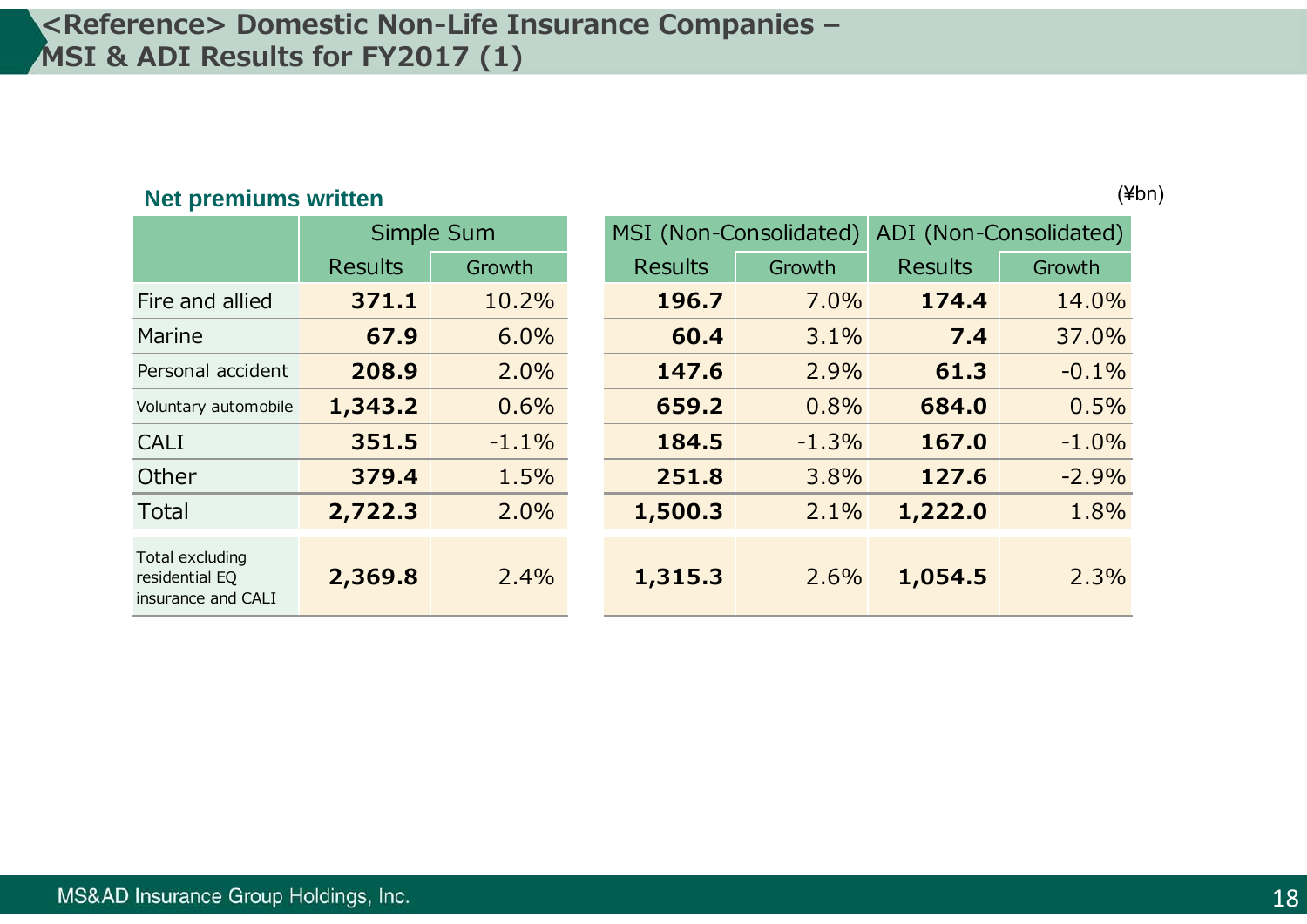### **EI loss ratio (Simple sum)**

|                                                           | <b>EI Loss Ratio</b> |                |                   |  | <b>EI Loss Ratio</b><br>(excl. impact of nat. cat.) |                |                   |  |
|-----------------------------------------------------------|----------------------|----------------|-------------------|--|-----------------------------------------------------|----------------|-------------------|--|
|                                                           | <b>FY2016</b>        | FY2017         |                   |  | <b>FY2016</b>                                       | FY2017         |                   |  |
|                                                           | <b>Results</b>       | <b>Results</b> | <b>YoY Change</b> |  | <b>Results</b>                                      | <b>Results</b> | <b>YoY Change</b> |  |
| Fire and allied                                           | 61.3%                | 76.7%          | 15.4pt            |  | 48.3%                                               | 50.0%          | 1.7pt             |  |
| Marine                                                    | 51.7%                | 60.1%          | 8.4pt             |  | 51.3%                                               | 57.9%          | 6.6pt             |  |
| Personal accident                                         | 52.2%                | 52.6%          | 0.4pt             |  | 52.2%                                               | 52.6%          | 0.4pt             |  |
| Voluntary automobile                                      | 56.5%                | 59.3%          | 2.8pt             |  | 56.3%                                               | 58.9%          | 2.6pt             |  |
| Other                                                     | 59.2%                | 50.1%          | $-9.1pt$          |  | 58.4%                                               | 48.6%          | $-9.8pt$          |  |
| Total (excluding<br>residential EQ<br>insurance and CALI) | 57.2%                | 60.1%          | 2.9pt             |  | 54.9%                                               | 55.3%          | 0.4pt             |  |

 $\frac{1}{2}$  Incurred losses = Net loss paid + loss adjustment expenses + outstanding claims reserves

※ Earned premiums, a denominator of EI loss ratio, are calculated with adjustments including unearned premiums (excl. natural catastrophe policy reserves) and reserve funds. Figures for FY2016 at ADI include only incurred losses from domestic natural catastrophes.

※ "Impact of nat. cat." means incurred losses from domestic and overseas natural catastrophes occurred in each year. ADI's figures for FY2016 include incurred losses from domestic natural catastrophes only.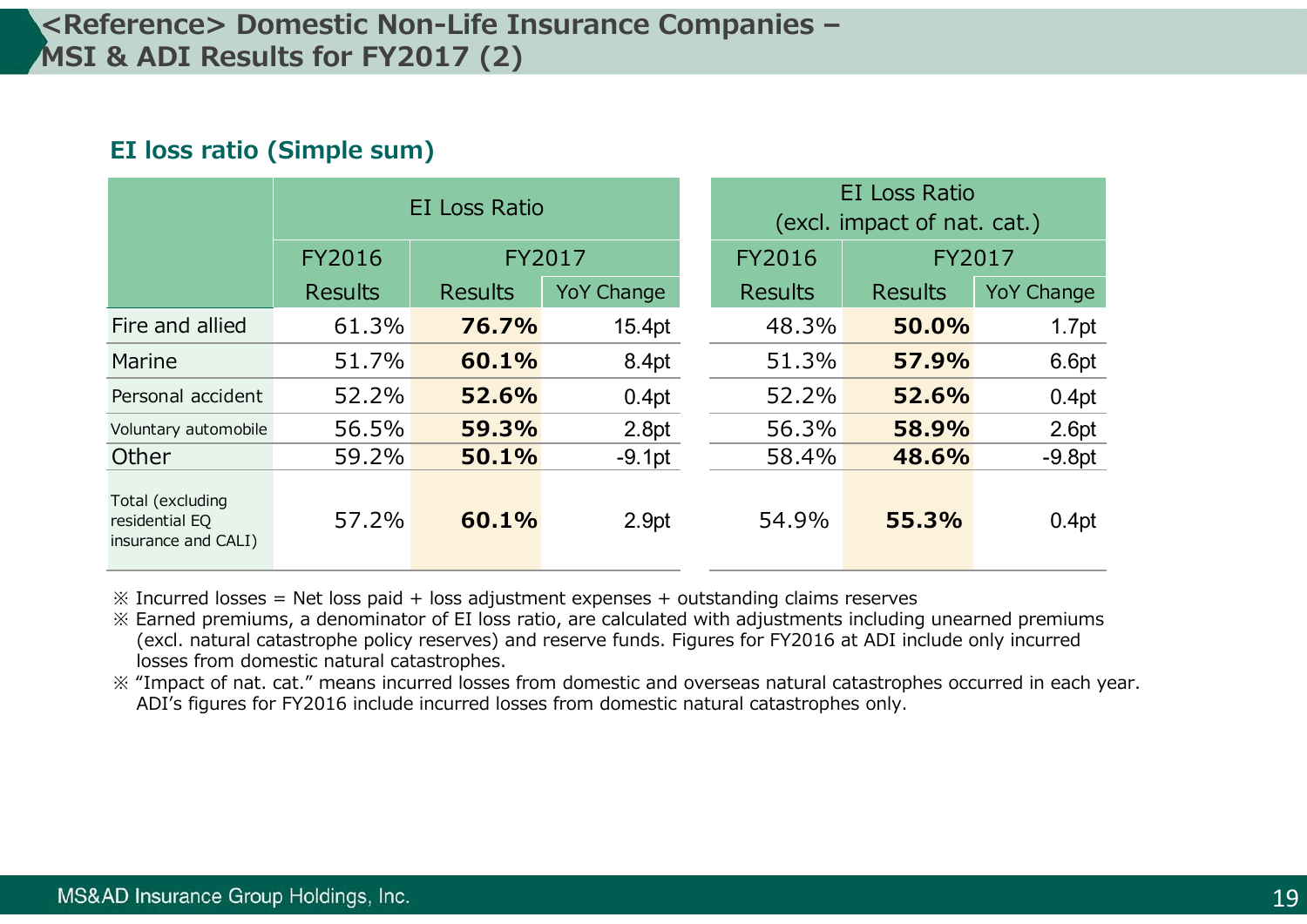### **<Reference> Domestic Non-Life Insurance Companies – MSI & ADI Results for FY2017 (3)**

#### **EI loss ratio (MSI (Non-consolidated), ADI (Non-consolidated))**

|                                                         | EI Loss Ratio  |                        |                |                        | <b>EI Loss Ratio</b><br>(excl. impact of nat. cat.) |                   |                |                        |
|---------------------------------------------------------|----------------|------------------------|----------------|------------------------|-----------------------------------------------------|-------------------|----------------|------------------------|
|                                                         |                | MSI (Non-consolidated) |                | ADI (Non-consolidated) | MSI (Non-consolidated)                              |                   |                | ADI (Non-consolidated) |
|                                                         | <b>Results</b> | <b>YoY Change</b>      | <b>Results</b> | YoY Change             | <b>Results</b>                                      | <b>YoY Change</b> | <b>Results</b> | <b>YoY Change</b>      |
| Fire and allied                                         | 71.8%          | 7.9pt                  | 82.3%          | 24.2pt                 | 53.6%                                               | 5.7pt             | 45.7%          | $-3.1pt$               |
| Marine                                                  | 59.1%          | 7.3pt                  | 68.9%          | 19.3pt                 | 57.6%                                               | 6.1pt             | 60.0%          | 10.4pt                 |
| Personal accident                                       | 52.9%          | 0.1pt                  | 52.0%          | 1.1pt                  | 52.9%                                               | 0.1 <sub>pt</sub> | 51.9%          | 1.0pt                  |
| Voluntary automobile                                    | 59.3%          | 3.4pt                  | 59.3%          | 2.2pt                  | 58.9%                                               | 3.2pt             | 58.8%          | 1.9pt                  |
| Other                                                   | 51.3%          | $-7.4pt$               | 47.8%          | $-12.5pt$              | 50.0%                                               | $-7.7$ pt         | 45.9%          | $-13.8pt$              |
| Total excluding<br>residential EQ<br>insurance and CALI | 59.1%          | 2.0pt                  | 61.4%          | 4.1pt                  | 55.7%                                               | 1.3pt             | 54.7%          | $-0.9pt$               |

 $\frac{1}{2}$  Incurred losses = Net loss paid + loss adjustment expenses + outstanding claims reserves

※ Earned premiums, a denominator of EI loss ratio, are calculated with adjustments including unearned premiums (excl. natural catastrophe policy reserves) and reserve funds.

※ "Impact of nat. cat." means incurred losses from domestic and overseas natural catastrophes occurred in FY2017.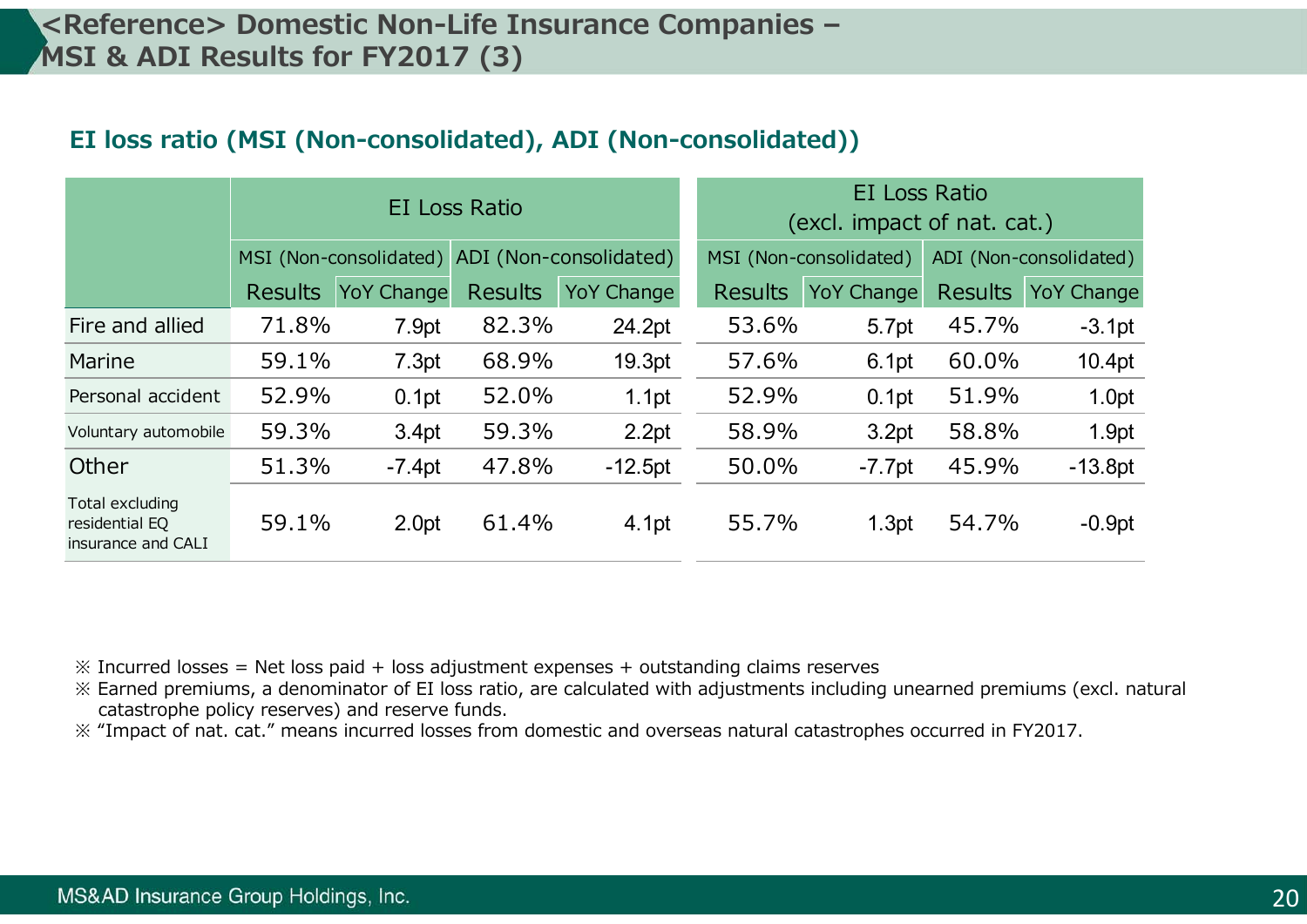|                                                           | $FY2016^{*1}$  |                | FY2017     |
|-----------------------------------------------------------|----------------|----------------|------------|
|                                                           | <b>Results</b> | <b>Results</b> | YoY change |
| Net premiums written                                      | 3,093          | 2,955          | $-138$     |
| Net premiums earned                                       | 2,921          | 2,918          | $-3$       |
| Incurred losses (including loss adjustment expenses)      | 1,863          | 2,827          | 963        |
| Net commission and expense for acquisition, admin expense | 1,058          | 1,089          | 30         |
| Underwriting profit/loss                                  | 107            | $-965$         | $-1,072$   |
| Investment profit/loss <sup>*2</sup>                      | 117            | 195            | 77         |
| Other expenses <sup>33</sup>                              | $-96$          | $-102$         | $-6$       |
| Net income/loss after tax                                 | 83             | $-759$         | $-843$     |
|                                                           |                |                |            |

| EI claims ratio        | 64% | 97%  | 33pt |
|------------------------|-----|------|------|
| EI expense ratio $*4$  | 32% | 36%  | 4pt  |
| EI combined ratio $*4$ | 96% | 133% | 37pt |

※1 Figures for FY2016 include figures for MSI's Lloyd's and Reinsurance businesses that were consolidated into MS Amlin at the end of FY2016.

\*<sup>2</sup> MS Amlin adopts the accounting method where securities market value fluctuations are reflected in the profit-loss statement.

 $*3$  The main item of "Other expenses" is expenses of non-insurance companies.

※4 EI expense ratio and EI combined ratio are calculated by taking into account foreign exchange gains/losses (included in underwriting profit) in accordance with calculation in UK.

 $(Emn)$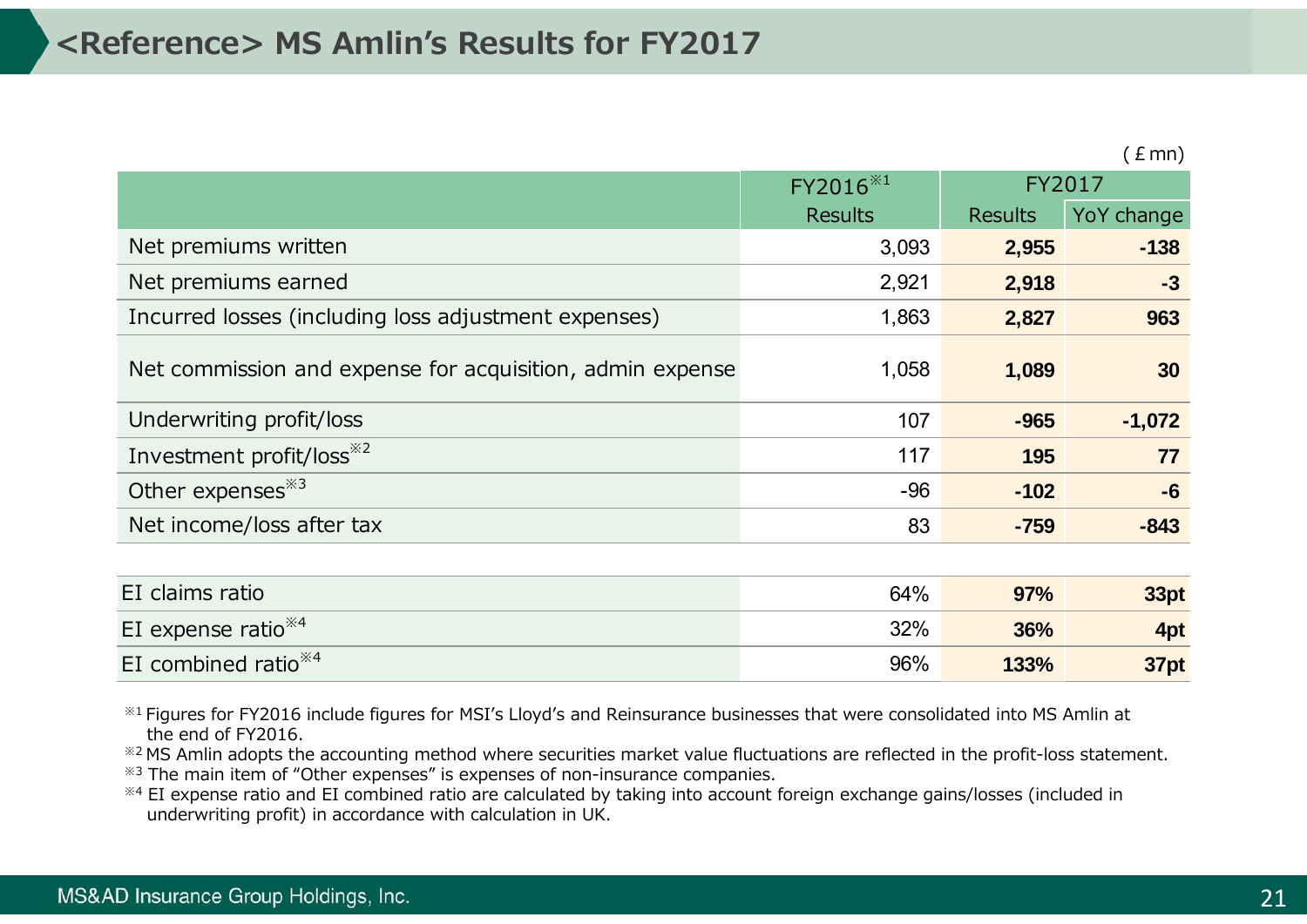# **Projected Financial Results for FY2018**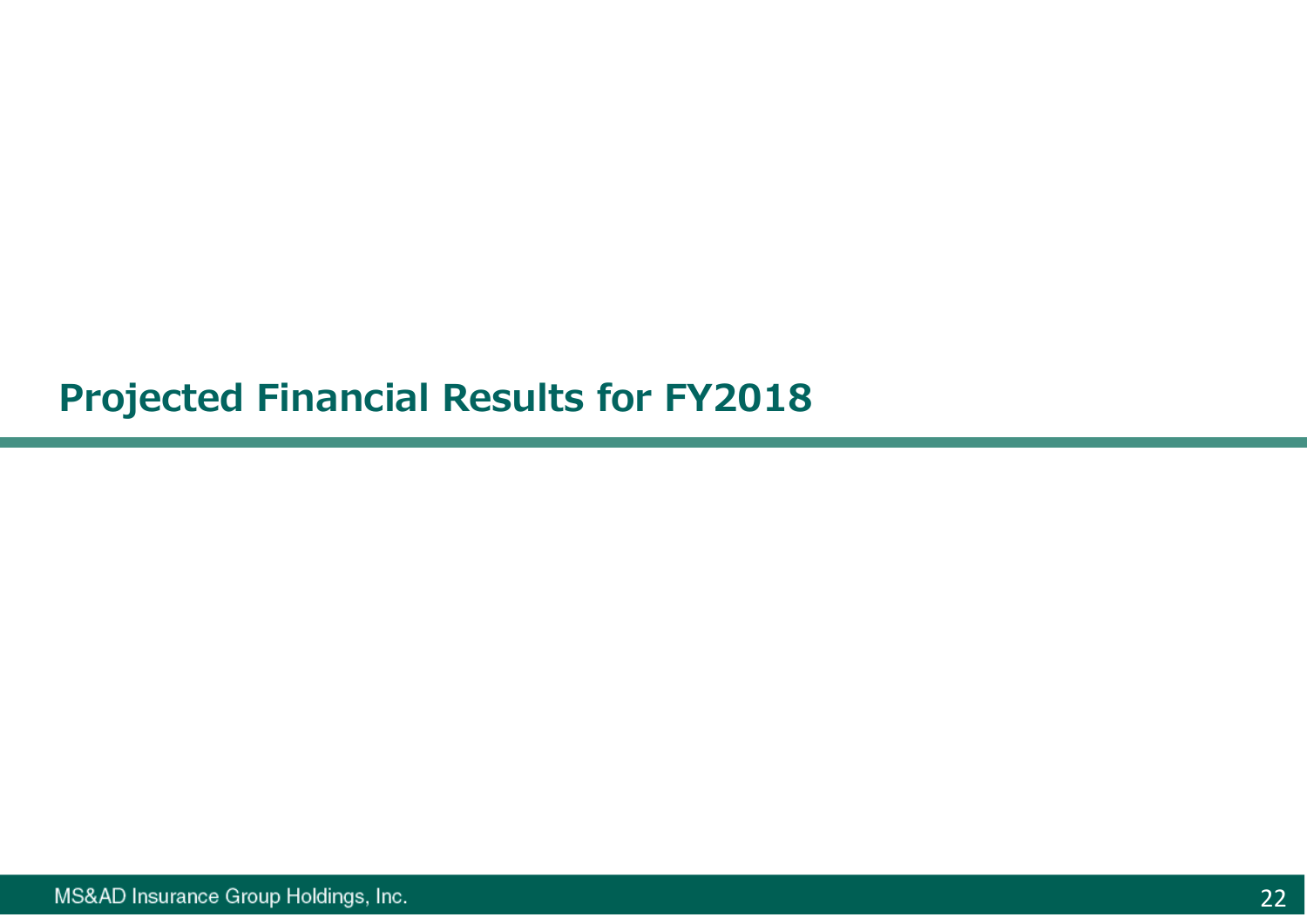**Non-life insurance subsidiaries** 

#### (¥bn)

|  |                                 | FY2017         |         | FY2018 Forecast   |              |
|--|---------------------------------|----------------|---------|-------------------|--------------|
|  |                                 | <b>Results</b> |         | <b>YoY Change</b> | Change Ratio |
|  | Net premiums written            | 3,446.9        | 3,480.0 | 33.0              | 1.0%         |
|  | Mitsui Sumitomo Insurance       | 1,500.3        | 1,501.0 | 0.6               | $0.0\%$      |
|  | Aioi Nissay Dowa Insurance      | 1,222.0        | 1,225.0 | 2.9               | 0.2%         |
|  | Mitsui Direct General Insurance | 37.8           | 38.0    | 0.1               | $0.4\%$      |
|  | Overseas subsidiaries           | 682.3          | 716.0   | 33.6              | 4.9%         |

#### **Life insurance subsidiaries**

(¥bn)

|                                    |                         | FY2017         | <b>FY2018 Forecast</b> |                   |              |  |
|------------------------------------|-------------------------|----------------|------------------------|-------------------|--------------|--|
|                                    |                         | <b>Results</b> |                        | <b>YoY Change</b> | Change Ratio |  |
| Gross premiums income <sup>*</sup> |                         | 1,508.1        | 1,496.8                | $-11.4$           | $-0.8\%$     |  |
|                                    | MSI Aioi Life           | 492.5          | 496.8                  | 4.1               | $0.9\%$      |  |
|                                    | <b>MSI Primary Life</b> | 1,015.6        | 1,000.0                | $-15.6$           | $-1.5\%$     |  |
|                                    | Life insurance premiums | 1,058.2        | 1,170.0                | 111.7             | 10.6%        |  |

※ Gross premiums income is for domestic life insurance subsidiaries only.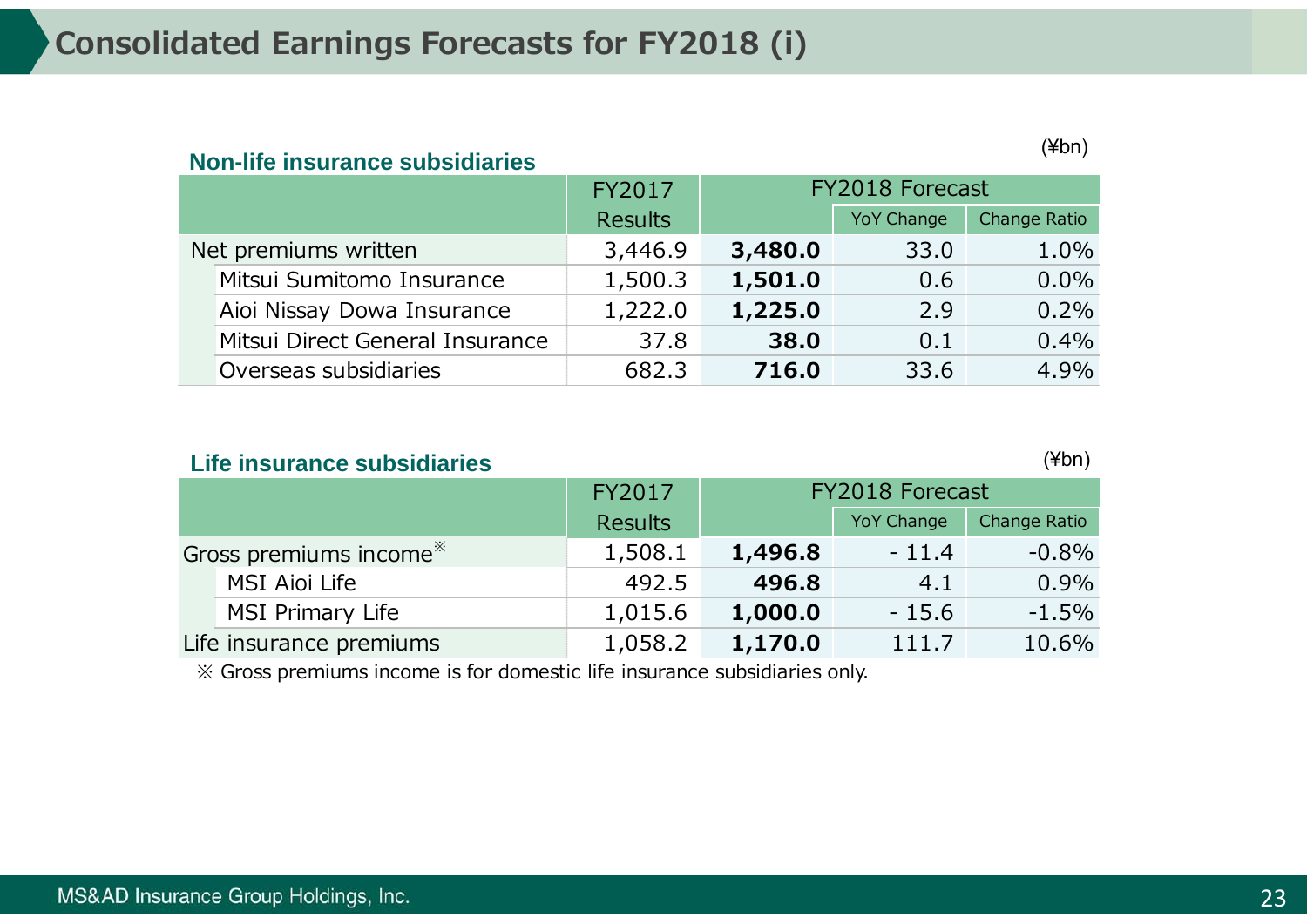### **Consolidated Earnings Forecasts for FY2018 (ii)**

YoY Change Ordinary profit/loss 211.5 **295.0 83.4**  Mitsui Sumitomo Insurance 262.5 **188.0 - 74.5**  Aioi Nissay Dowa Insurance 5.6 **67.0 61.3**  Net income/loss 154.0 **200.0 45.9**  Mitsui Sumitomo Insurance 198.2 **141.0 - 57.2**  Aioi Nissay Dowa Insurance 15.6 **36.0 20.3**  Mitsui Direct General Insurance  $\begin{array}{ccc} \sim & 0.2 & \sim & 0.2 \end{array}$  **0.2 - 0.1** MSI Aioi Life 5.2 **5.0 - 0.2**  MSI Primary Life 29.2 **17.0 - 12.2**  Overseas subsidiaries - 104.6 **40.0 144.6**  Consolidation adjustments, other 10.0 **- 39.2 - 49.2**  ROE (financial accounting basis) 5.5% **6.8% 1.3pt**  FY2018 ForecastFY2017**Results** 

※ Consolidated net income represents net income attributable to owners of the parent. Net income of subsidiaries is on an equity stake basis, same hereafter.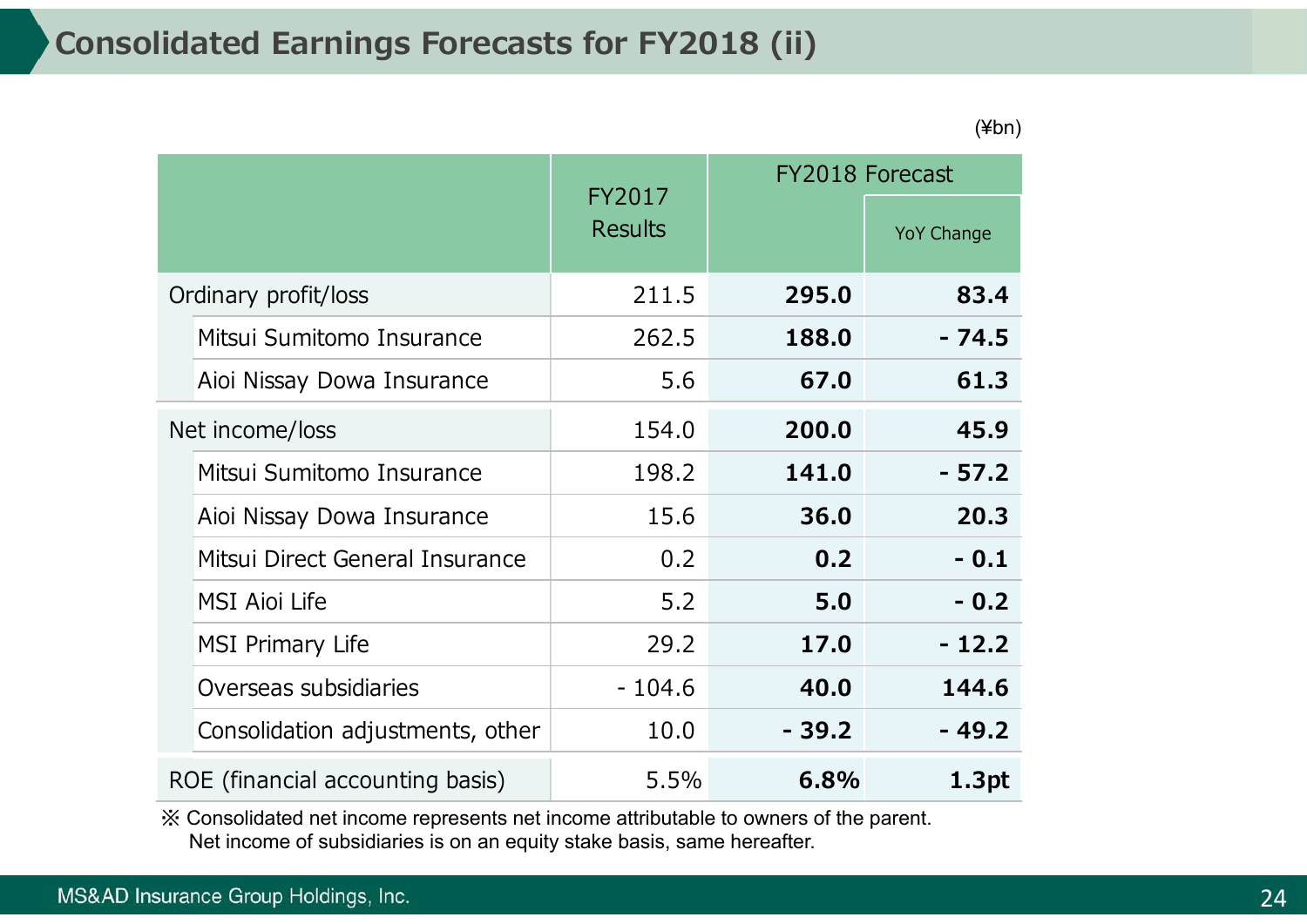# **Consolidated Earnings Forecasts for FY2018 (iii) - YoY Compariso n**



**Consolidated net income**

※ Figures for domestic non-life insurance are a simple sum of figures for Mitsui Sumitomo Insurance and Aioi Nissay Dowa Insuranc e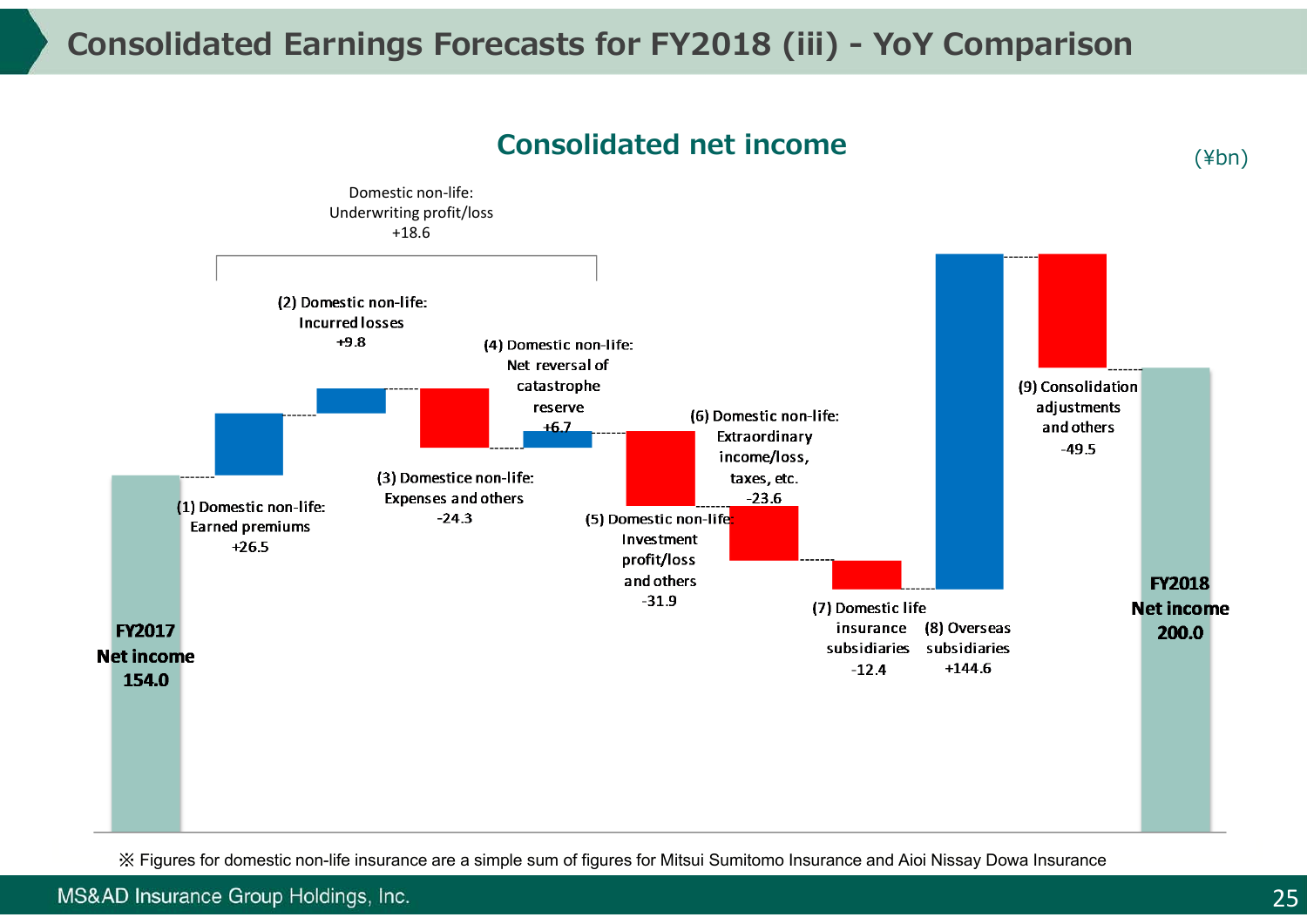(¥bn)

|                                                      | FY2017         | FY2018 Forecast |                   |
|------------------------------------------------------|----------------|-----------------|-------------------|
|                                                      | <b>Results</b> |                 | <b>YoY Change</b> |
| <b>Group Adjusted Profit</b>                         | 201.0          | 270.0           | 68.9              |
| Domestic non-life insurance                          | 287.8          | 207.0           | $-80.8$           |
| Domestic life insurance                              | 32.6           | 22.0            | $-10.6$           |
| International business                               | $-125.0$       | 37.0            | 162.0             |
| Financial services/Risk-related<br>services business | 5.6            | 4.0             | $-1.6$            |
| Other numerical targets                              |                |                 |                   |
| EEV of MSI Aioi Life                                 | 835.5          | 865.0           | 29.4              |
| Group Adjusted ROE                                   | 6.4%           | 8.5%            | 2.1pt             |

Please refer to the last page for the definition of "Group Adjusted Profit" and "Group Adjusted ROE"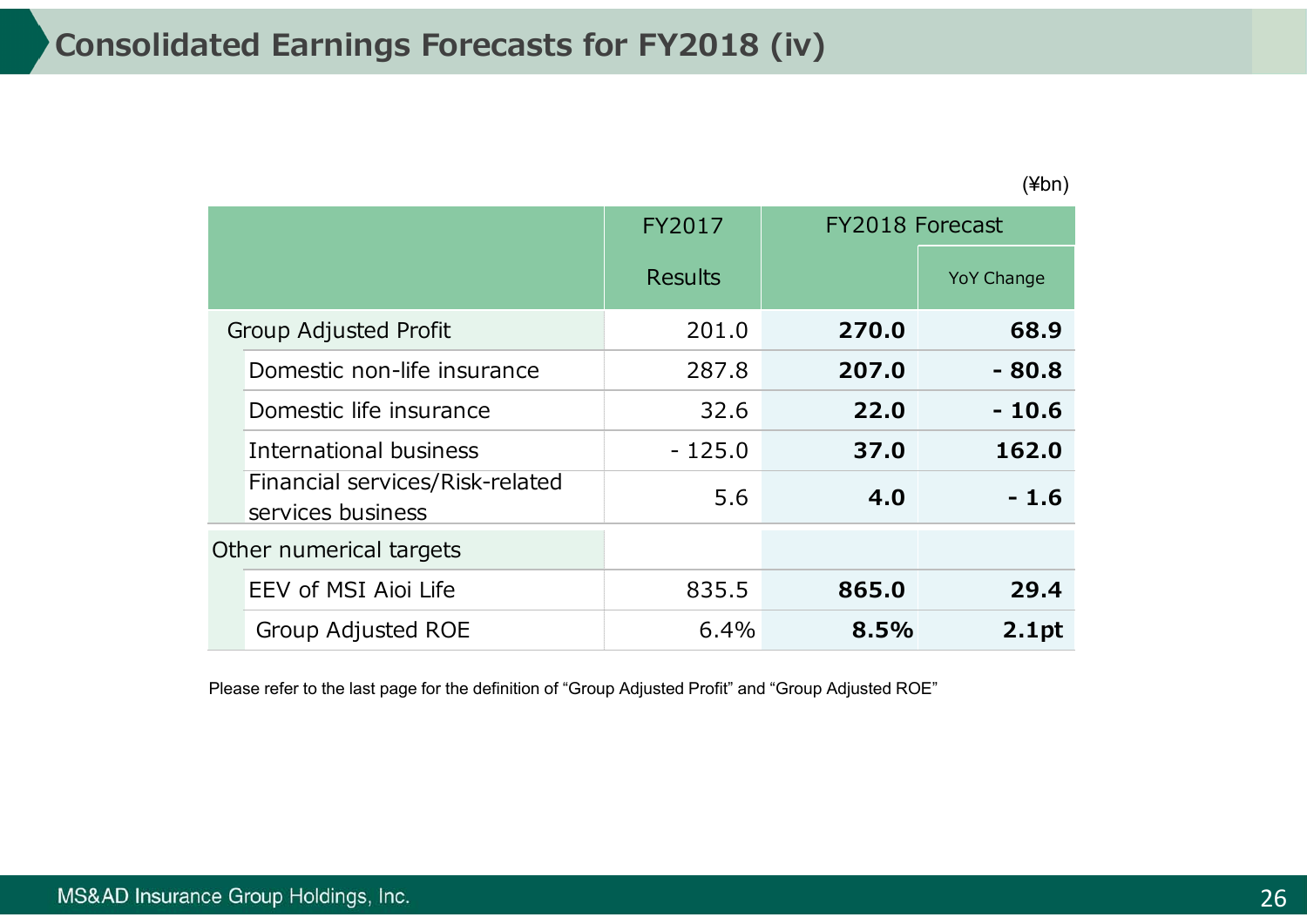(¥bn)

|                                                            |               |                                                                                                                                  | Mitsui Sumitomo Insurance | Aioi Nissay Dowa Insurance |                  |  |
|------------------------------------------------------------|---------------|----------------------------------------------------------------------------------------------------------------------------------|---------------------------|----------------------------|------------------|--|
| Assumptions concerning the asset<br>management environment |               | Assumes the level at the end of March 2018<br>Nikkei average : ¥21,454 USD\$1 = JPY¥106 EUR€1 = JPY¥131<br>GBP $E 1 = JPY$ ¥ 149 |                           |                            |                  |  |
| Domestic natural catastrophes<br>occurred in FY2018        |               | 31.0                                                                                                                             | $(-11.7)$                 | 20.0                       | $(-10.3)$        |  |
| Catastrophe reserves Provision                             |               | 9.9                                                                                                                              | $(+0.0)$                  | 14.4                       | $(+0.1)$         |  |
| (For fire insurance)                                       | Reversal      | 7.5                                                                                                                              | $(-19.0)$                 | 9.7                        | $(+6.3)$         |  |
|                                                            | Net provision | 2.5                                                                                                                              | $(+19.0)$                 | 4.7                        | $(-6.1)$         |  |
| Catastrophe reserves Provision                             |               | 21.0                                                                                                                             | $(-0.1)$                  | 22.1                       | $(+0.1)$         |  |
| (For voluntary                                             | Reversal      | 12.3                                                                                                                             | $(+8.6)$                  | 26.9                       | $(+15.3)$        |  |
| automobile insurance)                                      | Net provision | 8.7                                                                                                                              | $(-8.8)$                  |                            | $-4.8$ $(-15.1)$ |  |
| Corporate tax rate (Effective tax rate)                    |               |                                                                                                                                  | 27.9%                     |                            |                  |  |

※Overseas natural catastrophes: MS Amlin 24.8 billion yen (large loss fund including nat. cat.); ADI 16.0 billion yen.

※Additional provision for the price fluctuation reserve of 15.0 billion yen is planned at ADI.

※ Figures in parentheses show change from the previous fiscal year.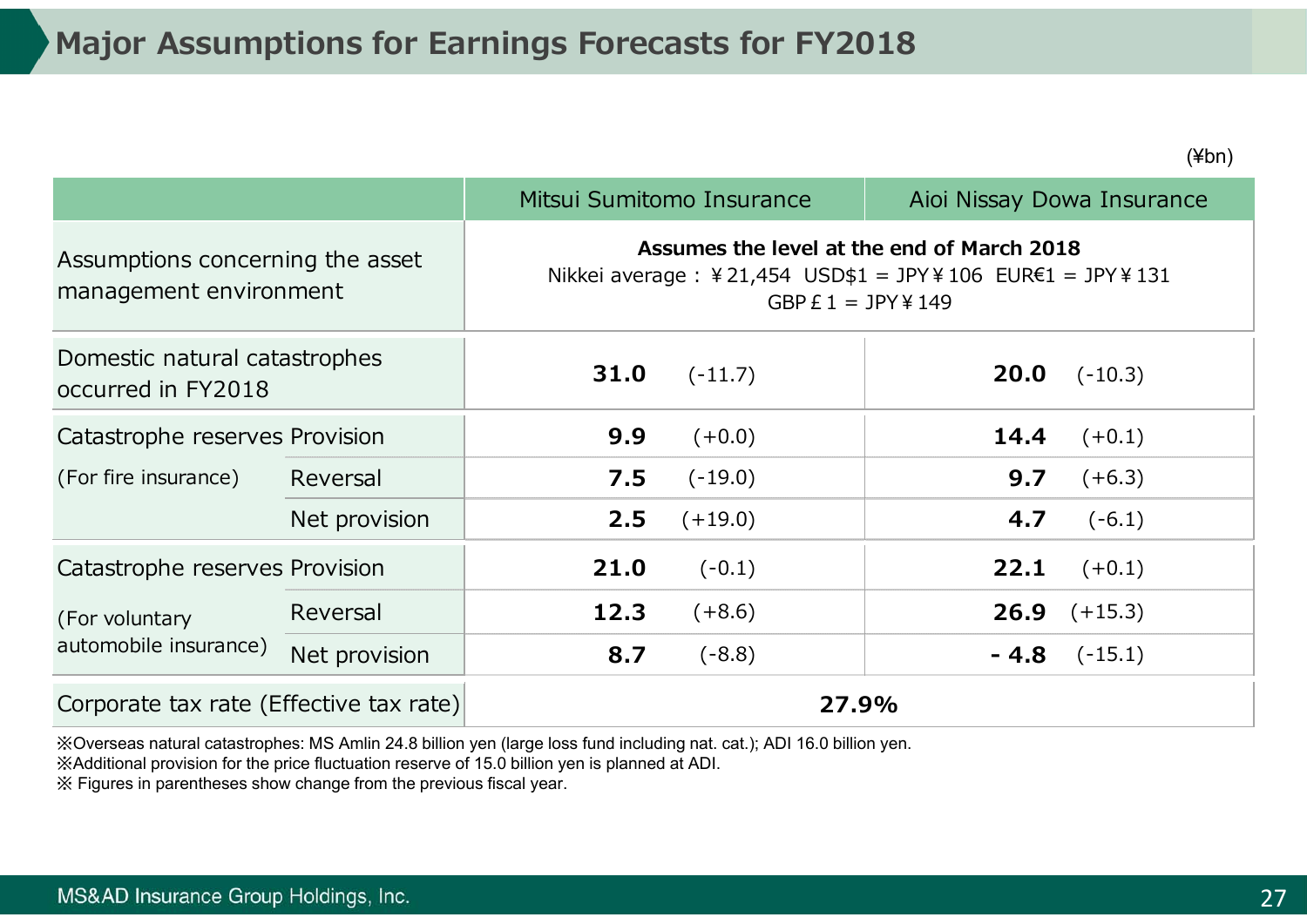### **Earnings Forecasts for FY2018–Domestic Non-Life Insurance Companies (MSI&ADI) (i)**

|                                                                                |         |                   |         |                        |                        | $\cdots$          |
|--------------------------------------------------------------------------------|---------|-------------------|---------|------------------------|------------------------|-------------------|
|                                                                                |         | Simple Sum        |         | MSI (Non-Consolidated) | ADI (Non-Consolidated) |                   |
|                                                                                |         | <b>YoY Change</b> |         | <b>YoY Change</b>      |                        | <b>YoY Change</b> |
| Net premiums written <sup>*1</sup>                                             | 2,726.0 | 3.6               | 1,501.0 | 0.6                    | 1,225.0                | 2.9               |
| Earned premiums <sup>*2</sup>                                                  | 2,388.1 | 26.5              | 1,324.3 | 11.4                   | 1,063.8                | 15.0              |
| Incurred losses (including loss<br>$(-)$<br>adjustment expenses) $*^{2}$       | 1,409.4 | $-9.8$            | 773.3   | $-1.9$                 | 636.1                  | $-7.9$            |
| Underwriting-related expenses <sup>*2</sup><br>$(-)$                           | 834.6   | 29.7              | 445.9   | 9.0                    | 388.7                  | 20.6              |
| Commissions and collection<br>expenses <sup>32</sup>                           | 483.3   | 5.5               | 254.1   | 2.6                    | 229.2                  | 2.8               |
| Operating expenses and<br>general and administrative<br>expenses <sup>*2</sup> | 351.3   | 24.1              | 191.8   | 6.3                    | 159.5                  | 17.7              |
| Underwriting profit/loss prior to<br>reflecting catastrophe reserve            | 145.8   | 11.8              | 106.8   | 6.5                    | 39.0                   | 5.3               |
| Net reversal of catastrophe reserve                                            | $-37.8$ | 6.7               | $-29.8$ | $-14.0$                | $-8.0$                 | 20.7              |
| Underwriting profit/loss after<br>reflecting catastrophe reserve               | 108.0   | 18.6              | 77.0    | $-7.4$                 | 31.0                   | 26.1              |
| EI loss ratio $*^{2}$                                                          | 59.0%   | $-1.1$ pt         | 58.4%   | $-0.7$ pt              | 59.8%                  | $-1.6pt$          |
| Net loss ratio <sup>**1</sup>                                                  | 61.7%   | 1.2pt             | 61.2%   | $-0.4pt$               | 62.4%                  | 3.2pt             |
| Net expense ratio $*1$                                                         | 33.3%   | 1.1pt             | 32.0%   | 0.7pt                  | 34.9%                  | 1.5pt             |
| Combined ratio <sup>*1</sup>                                                   | 95.0%   | 2.3pt             | 93.2%   | 0.3pt                  | 97.3%                  | 4.7pt             |

※1 All lines ※2 Excludes residential earthquake and CALI (compulsory auto liability insurance)

※ "Earned premiums" are calculated with adjustments including unearned premiums (excl. natural catastrophe policy reserves) and reserve funds.

 $(Y \night$ hn)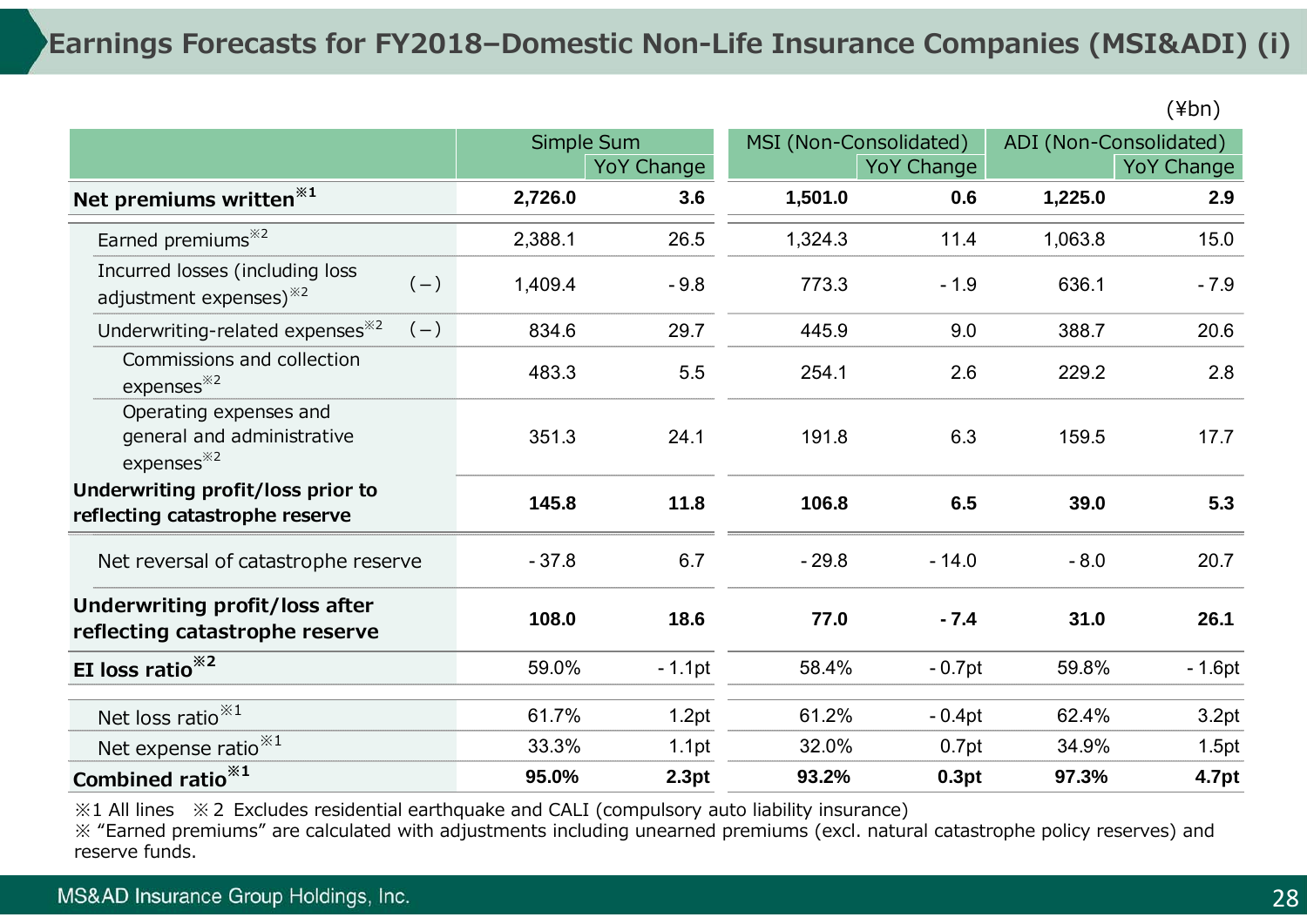|                                                          |                                     | Simple Sum |                   |        | MSI (Non-Consolidated) |         | ADI (Non-Consolidated) |
|----------------------------------------------------------|-------------------------------------|------------|-------------------|--------|------------------------|---------|------------------------|
|                                                          |                                     |            | <b>YoY Change</b> |        | <b>YoY Change</b>      |         | <b>YoY Change</b>      |
|                                                          | Underwriting profit/loss            | 108.0      | 18.6              | 77.0   | $-7.4$                 | 31.0    | 26.1                   |
|                                                          | Net interest and dividends income   | 108.0      | $-5.4$            | 72.0   | 0.3                    | 36.0    | $-5.7$                 |
|                                                          | Gains/losses on sales of securities | 66.3       | $-68.0$           | 55.9   | $-62.9$                | 10.4    | $-5.1$                 |
|                                                          | Impairment losses on securities (-) | 6.5        | $-43.6$           | 3.5    | 2.4                    | 3.0     | $-46.0$                |
| Investment profit/loss and other<br>ordinary profit/loss |                                     | 147.0      | $-31.8$           | 111.0  | $-67.0$                | 36.0    | 35.2                   |
|                                                          | <b>Ordinary profit/loss</b>         | 255.0      | $-13.1$           | 188.0  | $-74.5$                | 67.0    | 61.3                   |
|                                                          | <b>Extraordinary income/loss</b>    | $-22.9$    | $-55.6$           | $-3.1$ | $-4.6$                 | $-19.8$ | $-50.9$                |
|                                                          | Income before taxes                 | 232.1      | $-68.8$           | 184.9  | $-79.2$                | 47.2    | 10.4                   |
|                                                          | <b>Taxes and others</b>             | 55.1       | $-31.9$           | 43.9   | $-22.0$                | 11.2    | $-9.9$                 |
|                                                          | Net income/loss                     | 177.0      | $-36.8$           | 141.0  | $-57.2$                | 36.0    | 20.3                   |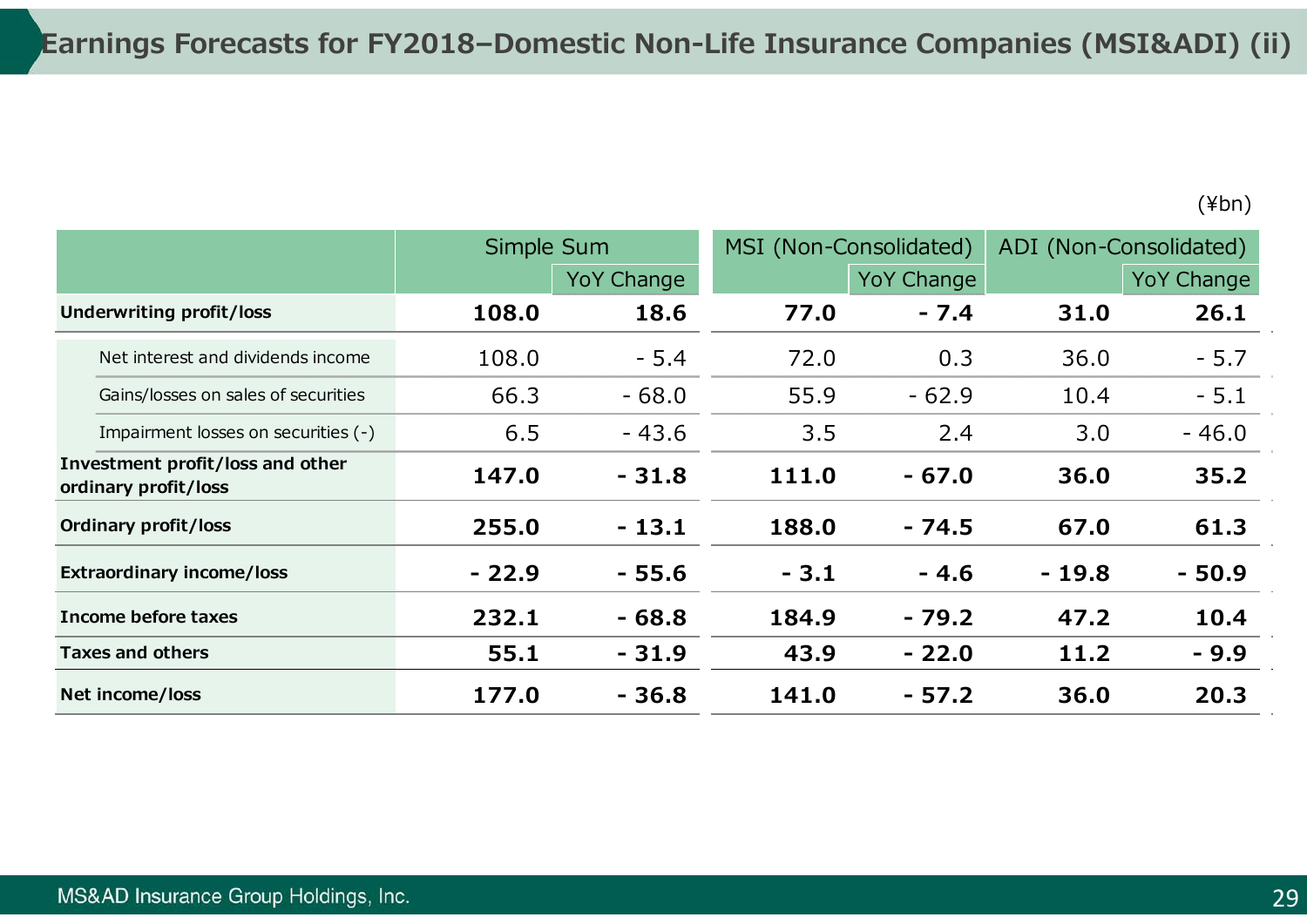### **Net premiums written** (¥bn)

|                                                         | Simple Sum |         |  |
|---------------------------------------------------------|------------|---------|--|
|                                                         |            | Growth  |  |
| Fire and allied                                         | 373.3      | 0.6%    |  |
| Marine                                                  | 68.0       | $0.0\%$ |  |
| Personal accident                                       | 212.1      | 1.5%    |  |
| Voluntary automobile                                    | 1,344.8    | $0.1\%$ |  |
| <b>CALI</b>                                             | 332.0      | $-5.6%$ |  |
| Other                                                   | 395.8      | 4.3%    |  |
| Total                                                   | 2,726.0    | $0.1\%$ |  |
| Total excluding<br>residential EQ<br>insurance and CALI | 2,393.0    | 1.0%    |  |

|                                                         | Simple Sum |         | MSI (Non-Consolidated) |         | ADI (Non-Consolidated) |         |
|---------------------------------------------------------|------------|---------|------------------------|---------|------------------------|---------|
|                                                         |            | Growth  |                        | Growth  |                        | Growth  |
| Fire and allied                                         | 373.3      | 0.6%    | 198.1                  | 0.7%    | 175.2                  | 0.4%    |
| Marine                                                  | 68.0       | 0.0%    | 60.1                   | $-0.7%$ | 7.9                    | 5.5%    |
| Personal accident                                       | 212.1      | 1.5%    | 150.0                  | 1.6%    | 62.1                   | 1.3%    |
| Voluntary automobile                                    | 1,344.8    | 0.1%    | 655.2                  | $-0.6%$ | 689.6                  | 0.8%    |
| <b>CALI</b>                                             | 332.0      | $-5.6%$ | 174.2                  | $-5.6%$ | 157.8                  | $-5.5%$ |
| Other                                                   | 395.8      | 4.3%    | 263.4                  | 4.6%    | 132.4                  | 3.8%    |
| Total                                                   | 2,726.0    | 0.1%    | 1,501.0                | 0.0%    | 1,225.0                | 0.2%    |
| Total excluding<br>residential EQ<br>insurance and CALI | 2,393.0    | 1.0%    | 1,326.2                | 0.8%    | 1,066.8                | 1.2%    |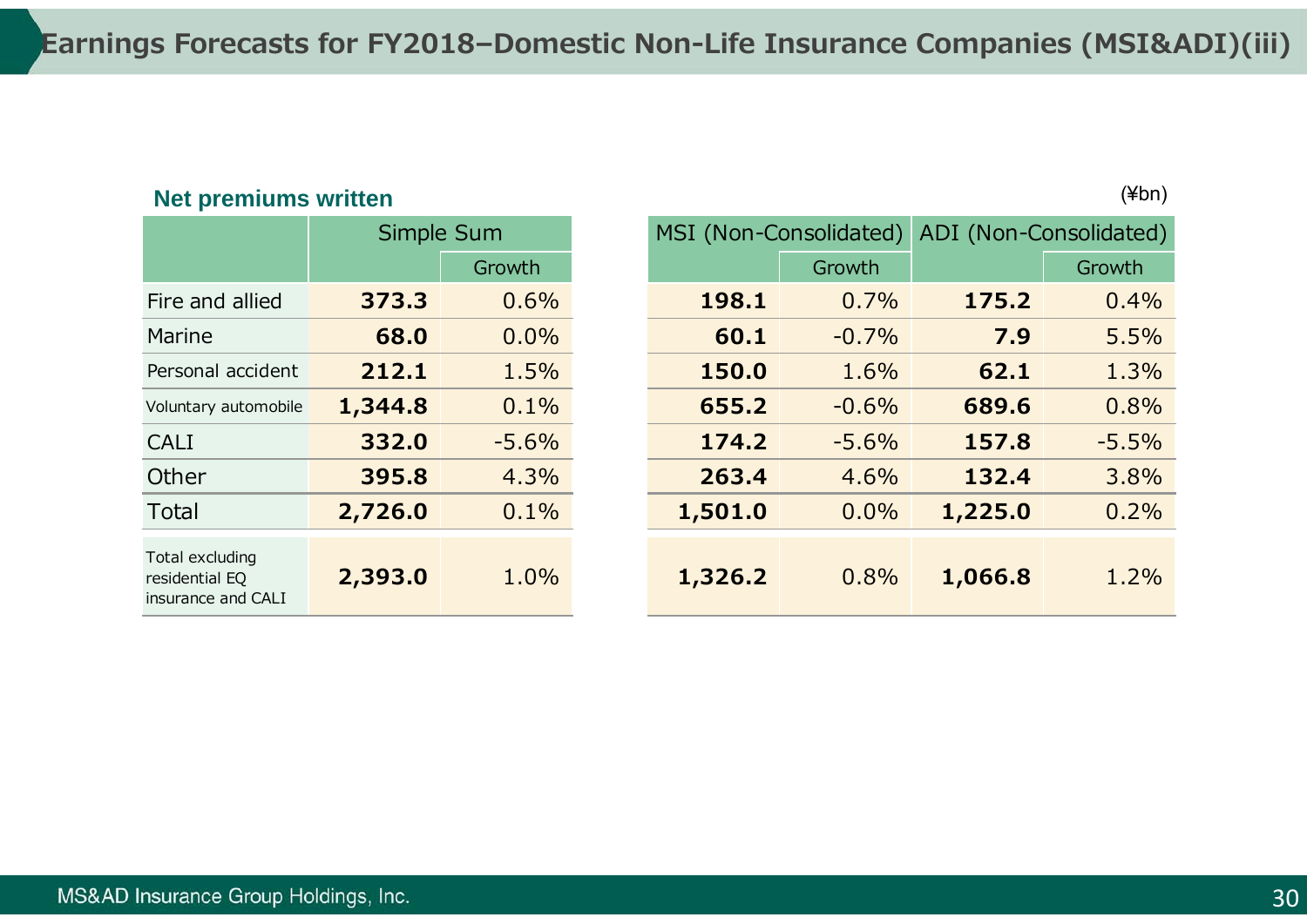### **EI loss ratio**

|                                                           | EI Loss Ratio |       |                   | EI Loss Ratio          |                   |       |                        |
|-----------------------------------------------------------|---------------|-------|-------------------|------------------------|-------------------|-------|------------------------|
|                                                           | FY2017        |       | <b>FY2018</b>     | MSI (Non-consolidated) |                   |       | ADI (Non-consolidated) |
|                                                           |               |       | <b>YoY Change</b> |                        | <b>YoY Change</b> |       | <b>YoY Change</b>      |
| Fire and allied                                           | 76.7%         | 57.9% | $-18.8pt$         | 58.3%                  | $-13.5pt$         | 57.4% | $-24.9pt$              |
| Marine                                                    | 60.1%         | 53.4% | $-6.7pt$          | 52.9%                  | $-6.2pt$          | 57.1% | $-11.8pt$              |
| Personal accident                                         | 52.6%         | 52.9% | 0.3pt             | 53.7%                  | 0.8pt             | 51.1% | $-0.9pt$               |
| Voluntary automobile                                      | 59.3%         | 61.3% | 2.0pt             | 61.1%                  | 1.8pt             | 61.5% | 2.2pt                  |
| Other                                                     | 50.1%         | 56.6% | 6.5pt             | 55.6%                  | 4.3pt             | 58.6% | 10.8pt                 |
| Total (excluding<br>residential EQ<br>insurance and CALI) | 60.1%         | 59.0% | $-1.1$ pt         | 58.4%                  | $-0.7$ pt         | 59.8% | $-1.6pt$               |
| (Excl. impact of nat.<br>cat.)                            | 55.3%         | 56.2% | 0.9pt             | 56.10%                 | 0.4pt             | 56.4% | 1.7pt                  |

 $\frac{1}{2}$  Incurred losses = Net loss paid + loss adjustment expenses + outstanding claims reserves

※ Earned premiums, a denominator of EI loss ratio, are calculated with adjustments including unearned premiums (excl. natural catastrophe policy reserves) and reserve funds.

※ "Impact of nat. cat." means incurred losses from domestic and overseas natural catastrophes occurred in each year.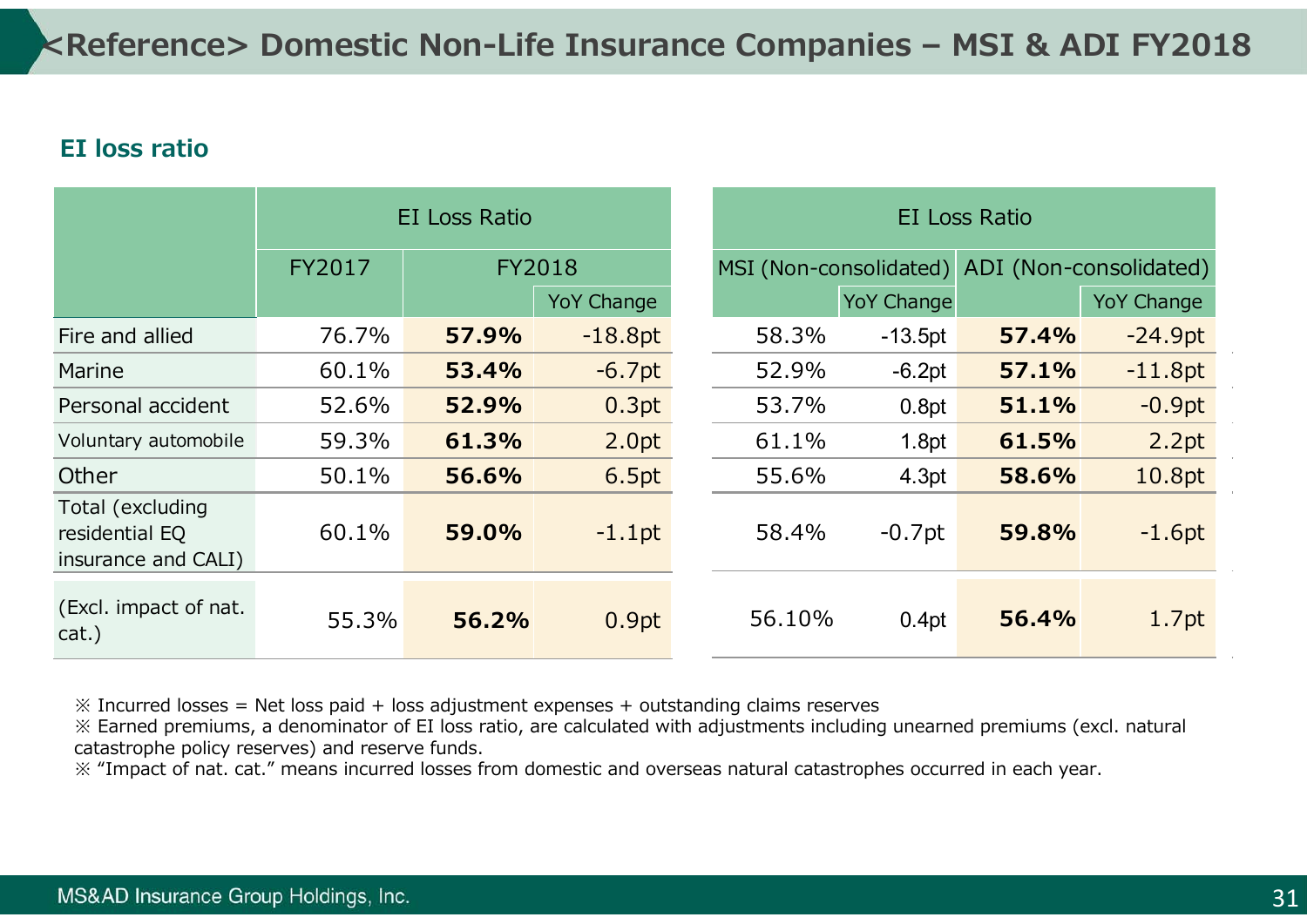### **Key financial data**

|                                                       |                |          | $(\frac{4}{2}$ bn) |
|-------------------------------------------------------|----------------|----------|--------------------|
|                                                       | <b>FY2017</b>  |          | FY2018 (Forecast)  |
|                                                       | <b>Results</b> | Forecast | <b>YoY Change</b>  |
| Amount of new policies <sup>*</sup>                   | 2,639.5        | 2,250.0  | $-14.7%$           |
| Annualized premiums of new policies <sup>38</sup>     | 38.8           | 45.9     | 18.2%              |
| Amount of policies in force <sup>**</sup>             | 23,806.8       | 23,880.0 | 0.3%               |
| Annualized premiums of policies in force <sup>*</sup> | 412.3          | 428.7    | 4.0%               |
| Gross premiums income                                 | 492.5          | 496.8    | 4.2                |
| Ordinary profit/loss                                  | 16.9           | 16.0     | $-0.9$             |
| Net income/loss                                       | 5.2            | 5.0      | $-0.3$             |

※Amount of new policies, Amount of policies in force, annualized premiums of new policies and annualized premiums of policies in force are total sum of personal insurance and personal annuity insurance.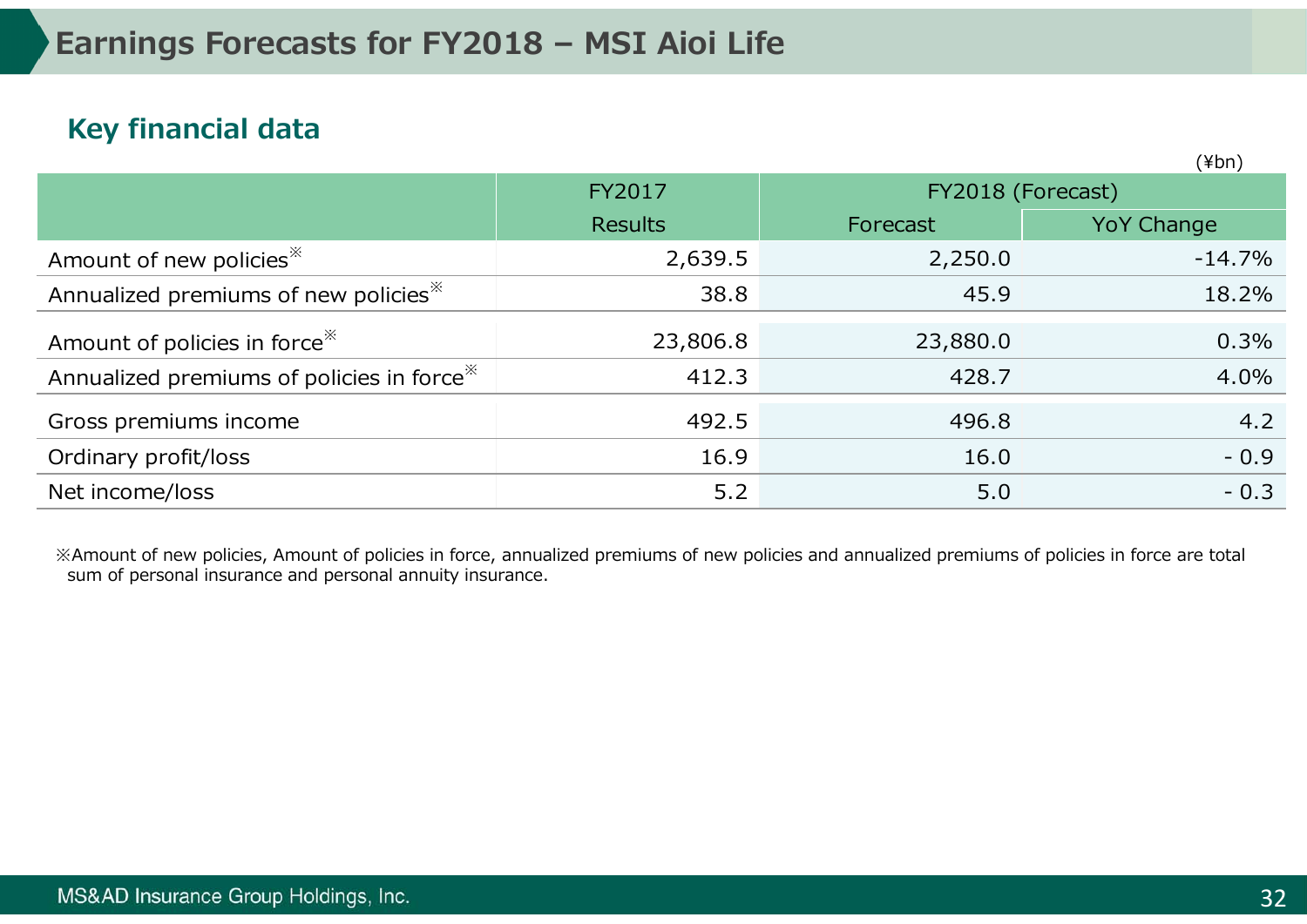### **Key financial data**

|                             |                |                   | $\cdots$          |  |
|-----------------------------|----------------|-------------------|-------------------|--|
|                             | FY2017         | FY2018 (Forecast) |                   |  |
|                             | <b>Results</b> | Forecast          | <b>YoY Change</b> |  |
| Amount of new policies      | 1,015.6        | 1,013.6           | $-0.2\%$          |  |
| Amount of policies in force | 6,061.8        | 6,570.0           | 8.4%              |  |
| Gross premiums income       | 1,015.6        | 1,000.0           | $-15.6$           |  |
| Ordinary profit/loss        | 28.9           | 27.4              | $-1.5$            |  |
| Net income/loss             | 29.2           | 17.0              | $-12.2$           |  |

 $(Y$ hn)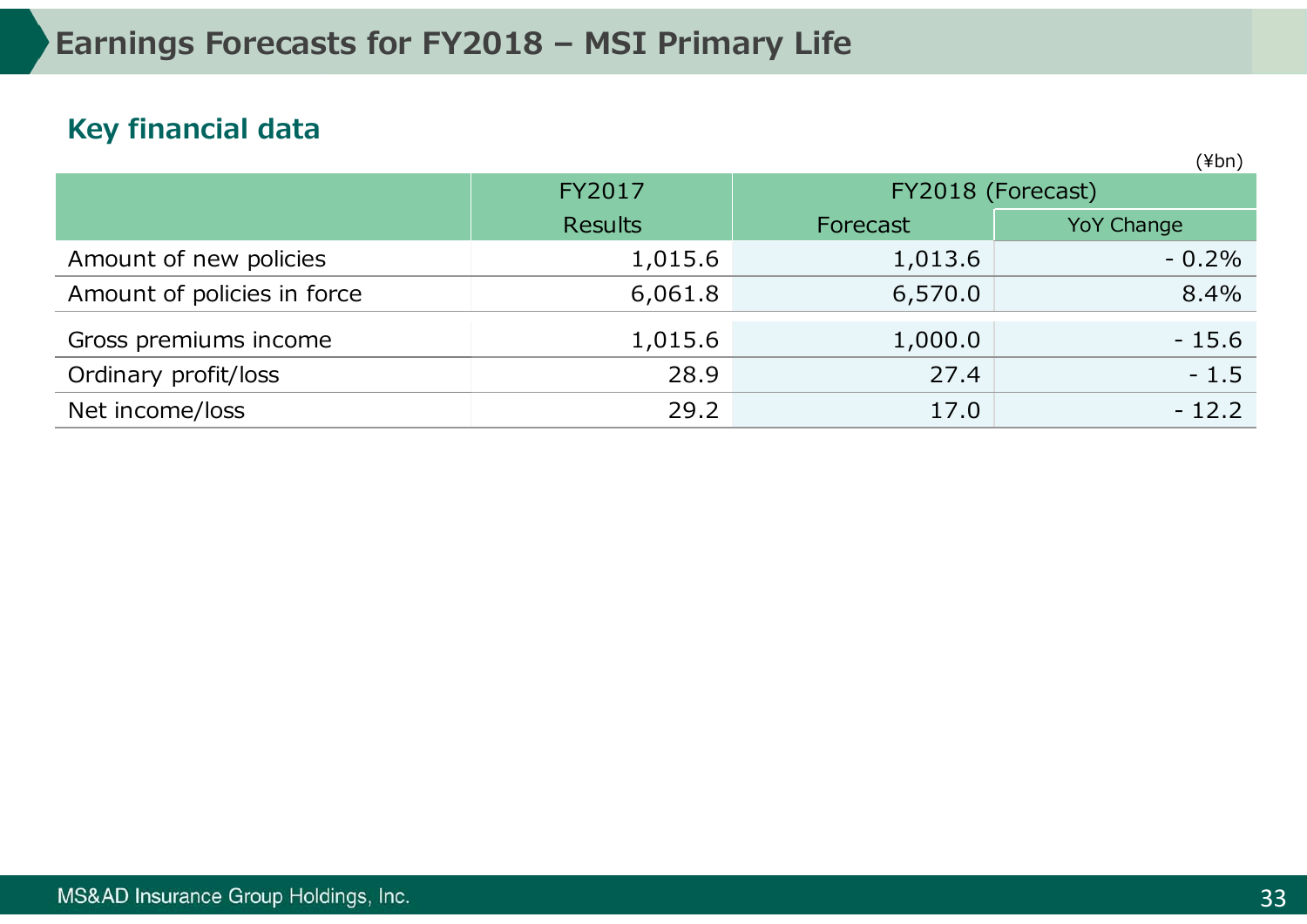#### **Overseas subsidiaries**

FY2017 FY2018 Results **Forecast** YoY Change Change ratio Net premiums written **1998 682.3 716.0 33.6 4.9%** Asia 162.5 162.5 175.7 13.1 8.1% Europe 470.4 491.9 21.4 4.6% (of which, MS Amlin)  $429.6$   $449.8$   $20.1$   $4.7\%$ Americas 49.3 48.4 - 0.9 - 1.9% Net income/loss **144.6 - 104.6 40.0 144.6** Asia 10.7 10.7 17.3 6.6 61.5% Europe - 124.7 11.9 136.6 - (of which, MS Amlin)  $\vert$  - 110.4  $\vert$  18.5 128.9 Americas 3.5 3.0 - 0.5 - 14.7% International life insurance 1 1.8 1.9 33.5%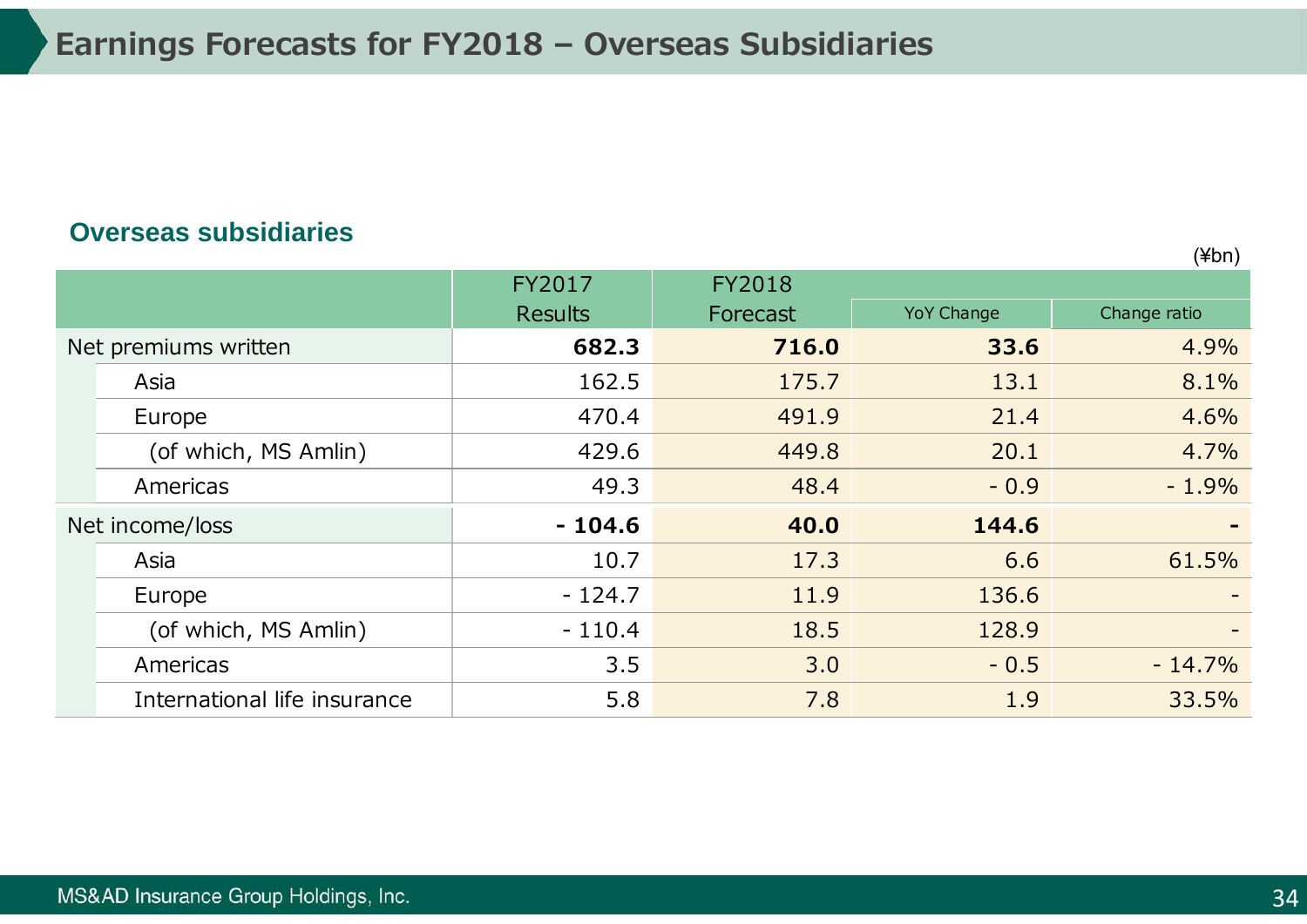### **<Reference> MS Amlin Recovering Plan**

**YoY comparison of net income**



MS&AD Insurance Group Holdings, Inc.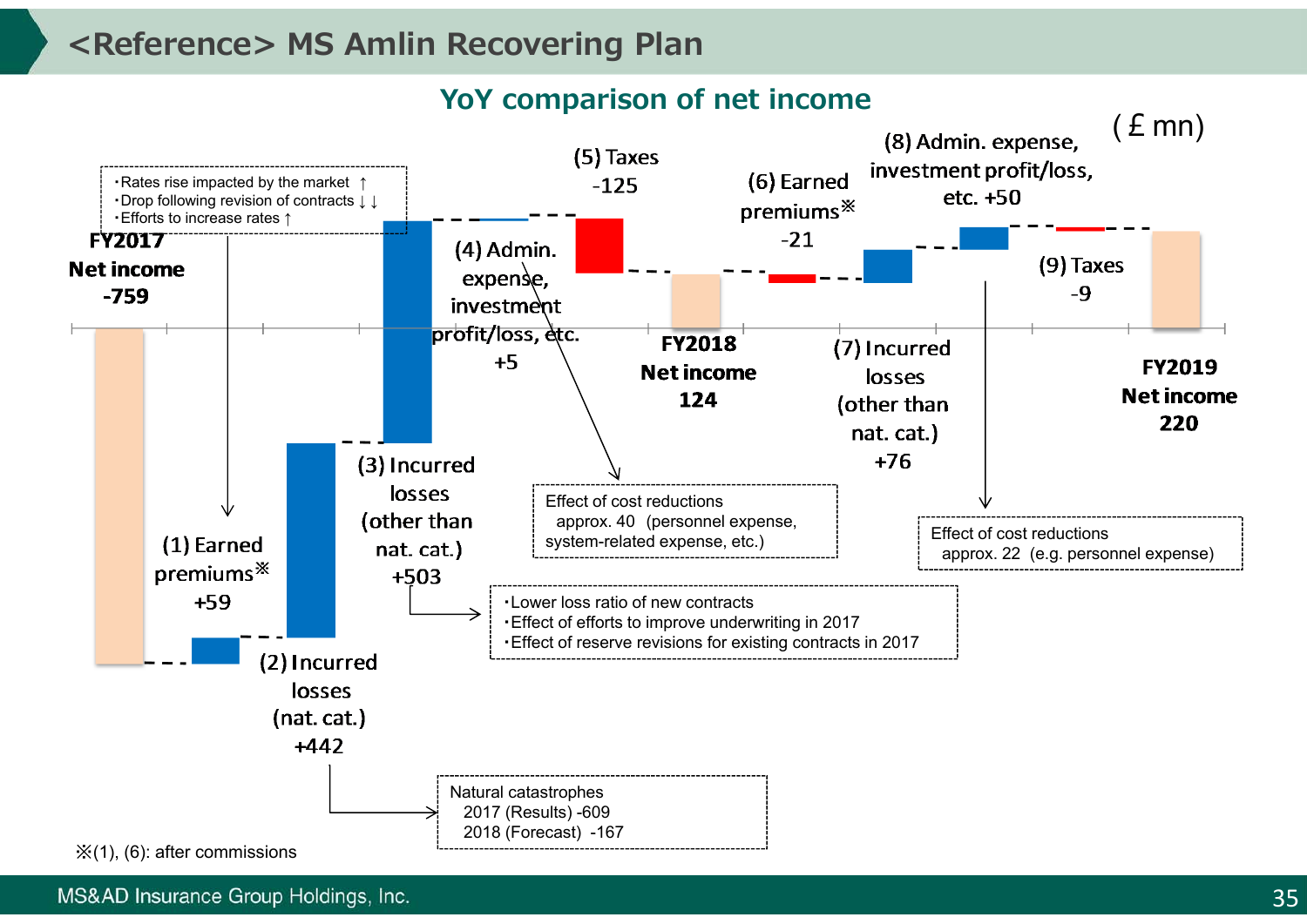### **Changes to Group Adjusted Profit and Group Adjusted ROE(shaded parts show changes)**



 $\%$  Each adjustment amount is on an after-tax basis  $\%$  1 Excluding non-controlling interests and stock acquisition rights  $\%$  2 Catastrophe reserves, contingency reserves and reserve for price fluctuation of domestic non-life insurance business and MSA Life ※3 Subtraction in case of reversal ※4 Includes amount of amortization of goodwill and other intangible fixed assets ( $\Rightarrow$  After revision, specified to that effect)

#### **Table showing replacement at end of FY2017**

|                                                                                                 | <b>Group Adjusted Profit</b> | <b>Group Core Profit</b>       |
|-------------------------------------------------------------------------------------------------|------------------------------|--------------------------------|
| Consolidated net income                                                                         | ¥154.0bn                     | ¥154.0bn                       |
| + provision/reversal to catastrophe reserves, etc.                                              | ¥10.6bn                      |                                |
| - Net capital gains/losses on stock portfolio (gains/losses on sales and others)                |                              | ¥85.3bn                        |
| - Net evaluation gains/losses on credit derivatives                                             |                              | $-40.1$ bn                     |
| $+$ Other incidental factors (amortization of goodwill and other intangible fixed assets, etc.) | $-436.2bn$                   | $-436.2bn$                     |
| <b>Total</b>                                                                                    | ¥201.0bn                     | ¥105.1bn                       |
|                                                                                                 |                              |                                |
|                                                                                                 | <b>Adjusted net assets</b>   | <b>Consolidated net assets</b> |
| Consolidated net assets (capital)                                                               | ¥2,941.1bn                   | ¥2,941.1bn                     |
| +Catastrophe reserves and others (balance)                                                      | ¥720.4bn                     |                                |
| -Goodwill and other intangible fixed assets (balance)                                           | ¥462.5bn                     |                                |
| Total                                                                                           | ¥3,199.0bn                   | ¥2,941.1bn                     |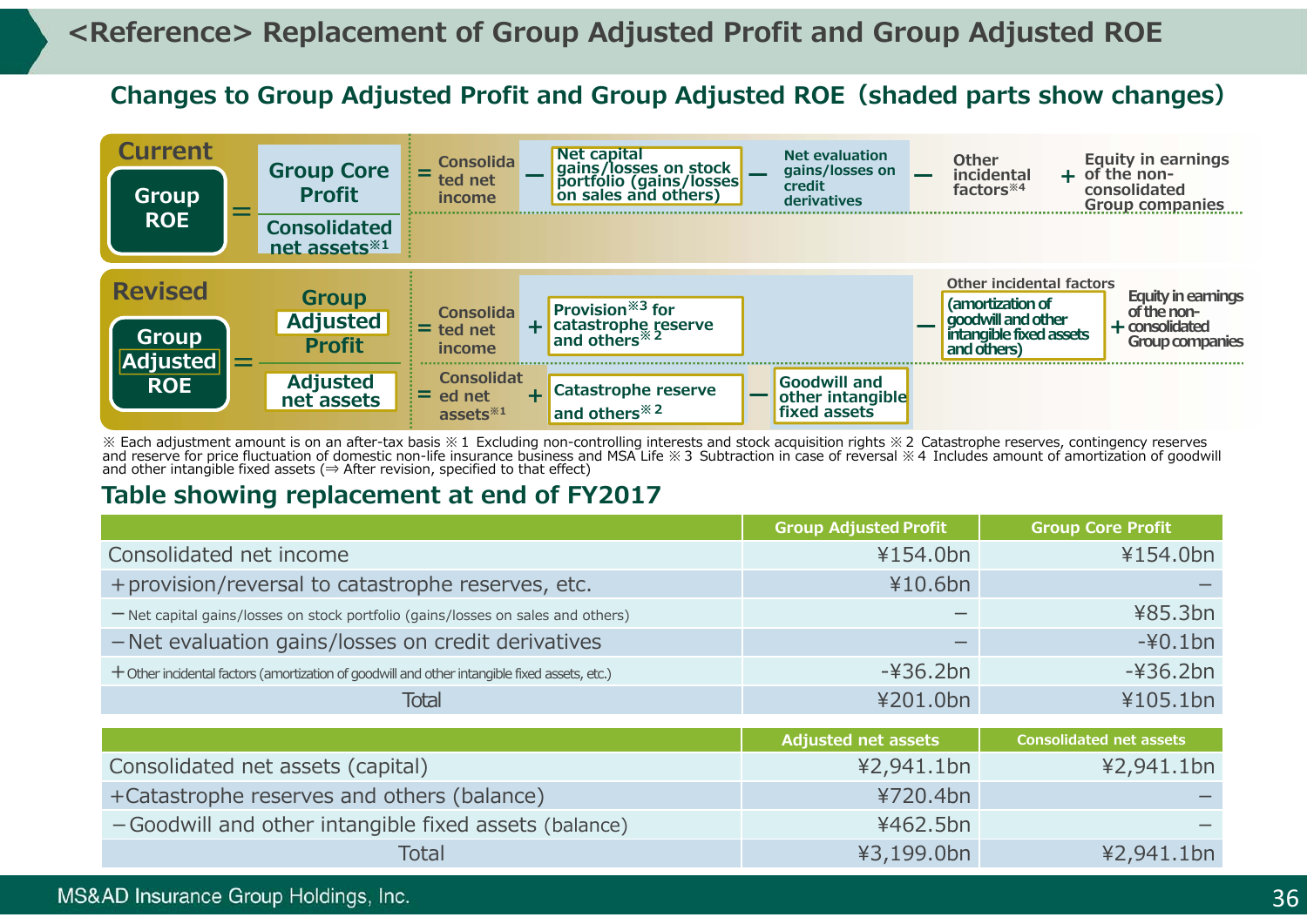### **Abbreviations of company names used in this presentation**

- 
- 
- 
- 
- 
- 
- 
- 
- 
- 
- 

• MS&AD Holdings : MS&AD Insurance Group Holdings, Inc. • MS&AD: MS&AD Insurance Group • Mitsui Sumitomo Insurance, MSI : Mitsui Sumitomo Insurance Co., Ltd. • Aioi Nissay Dowa Insurance, ADI: Aioi Nissay Dowa Insurance Co., Ltd. • Mitsui Direct General : Mitsui Direct General Insurance Co., Ltd. • MSI Aioi Life : **Mitsui Sumitomo Aioi Life Insurance Co.**, Ltd. • MSI Primary Life : Mitsui Sumitomo Primary Life Insurance Co., Ltd. • MS Amlin : MS Amlin plc • MS First Capital : MS First Capital Insurance Limited • Challenger : Challenger Limited • ReAssure : The Reassure Jersey One Limited